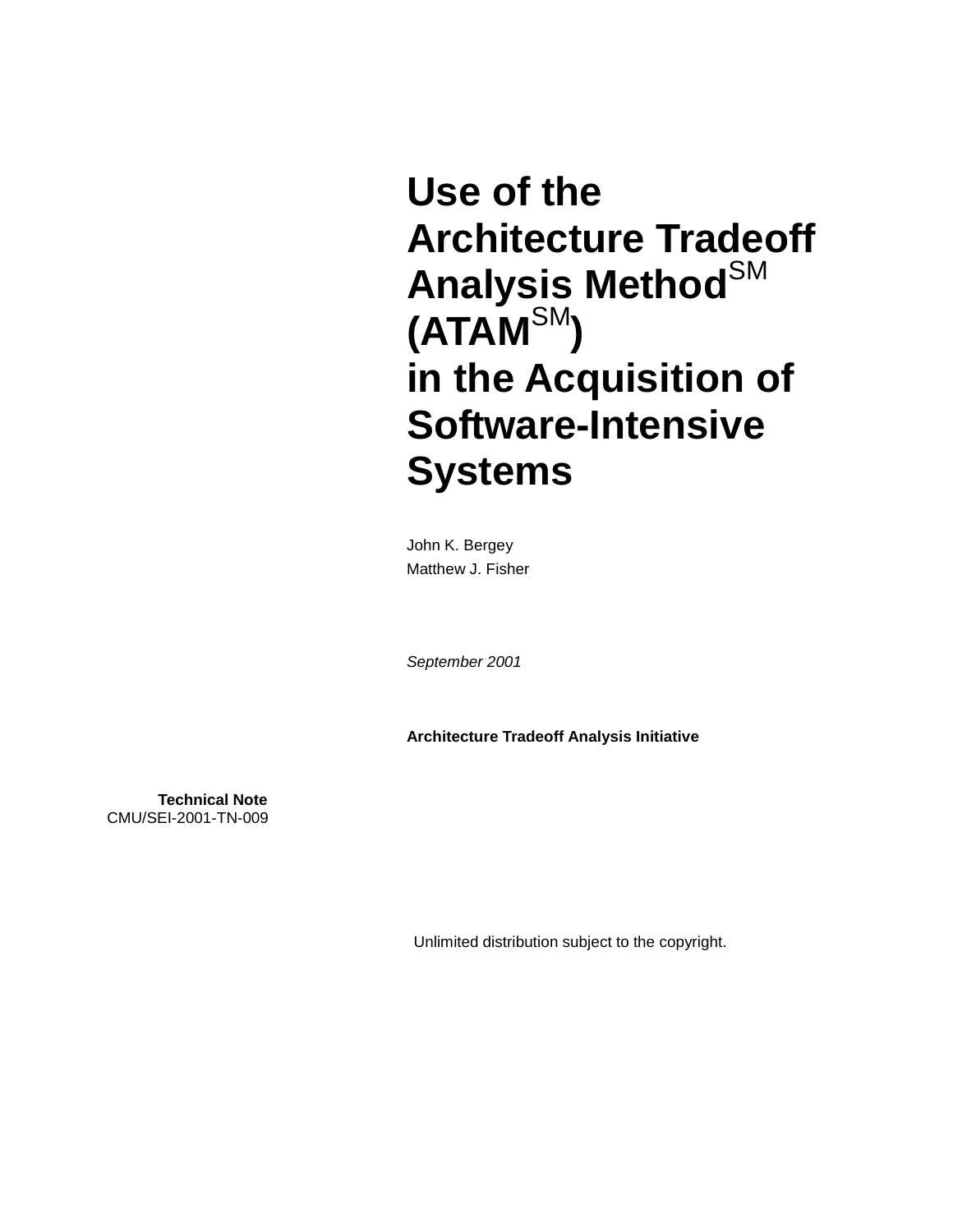The Software Engineering Institute is a federally funded research and development center sponsored by the U.S. Department of Defense.

Copyright 2001 by Carnegie Mellon University.

#### NO WARRANTY

THIS CARNEGIE MELLON UNIVERSITY AND SOFTWARE ENGINEERING INSTITUTE MATERIAL IS FURNISHED ON AN "AS-IS" BASIS. CARNEGIE MELLON UNIVERSITY MAKES NO WARRANTIES OF ANY KIND, EITHER EXPRESSED OR IMPLIED, AS TO ANY MATTER INCLUDING, BUT NOT LIMITED TO, WARRANTY OF FITNESS FOR PURPOSE OR MERCHANTABILITY, EXCLUSIVITY, OR RESULTS OBTAINED FROM USE OF THE MATERIAL. CARNEGIE MELLON UNIVERSITY DOES NOT MAKE ANY WARRANTY OF ANY KIND WITH RESPECT TO FREEDOM FROM PATENT, TRADEMARK, OR COPYRIGHT INFRINGEMENT.

Use of any trademarks in this report is not intended in any way to infringe on the rights of the trademark holder.

Internal use. Permission to reproduce this document and to prepare derivative works from this document for internal use is granted, provided the copyright and "No Warranty" statements are included with all reproductions and derivative works.

External use. Requests for permission to reproduce this document or prepare derivative works of this document for external and commercial use should be addressed to the SEI Licensing Agent.

This work was created in the performance of Federal Government Contract Number F19628-00-C-0003 with Carnegie Mellon University for the operation of the Software Engineering Institute, a federally funded research and development center. The Government of the United States has a royalty-free government-purpose license to use, duplicate, or disclose the work, in whole or in part and in any manner, and to have or permit others to do so, for government purposes pursuant to the copyright license under the clause at 252.227-7013.

For information about purchasing paper copies of SEI reports, please visit the publications portion of our Web site (http://www.sei.cmu.edu/publications/pubweb.html).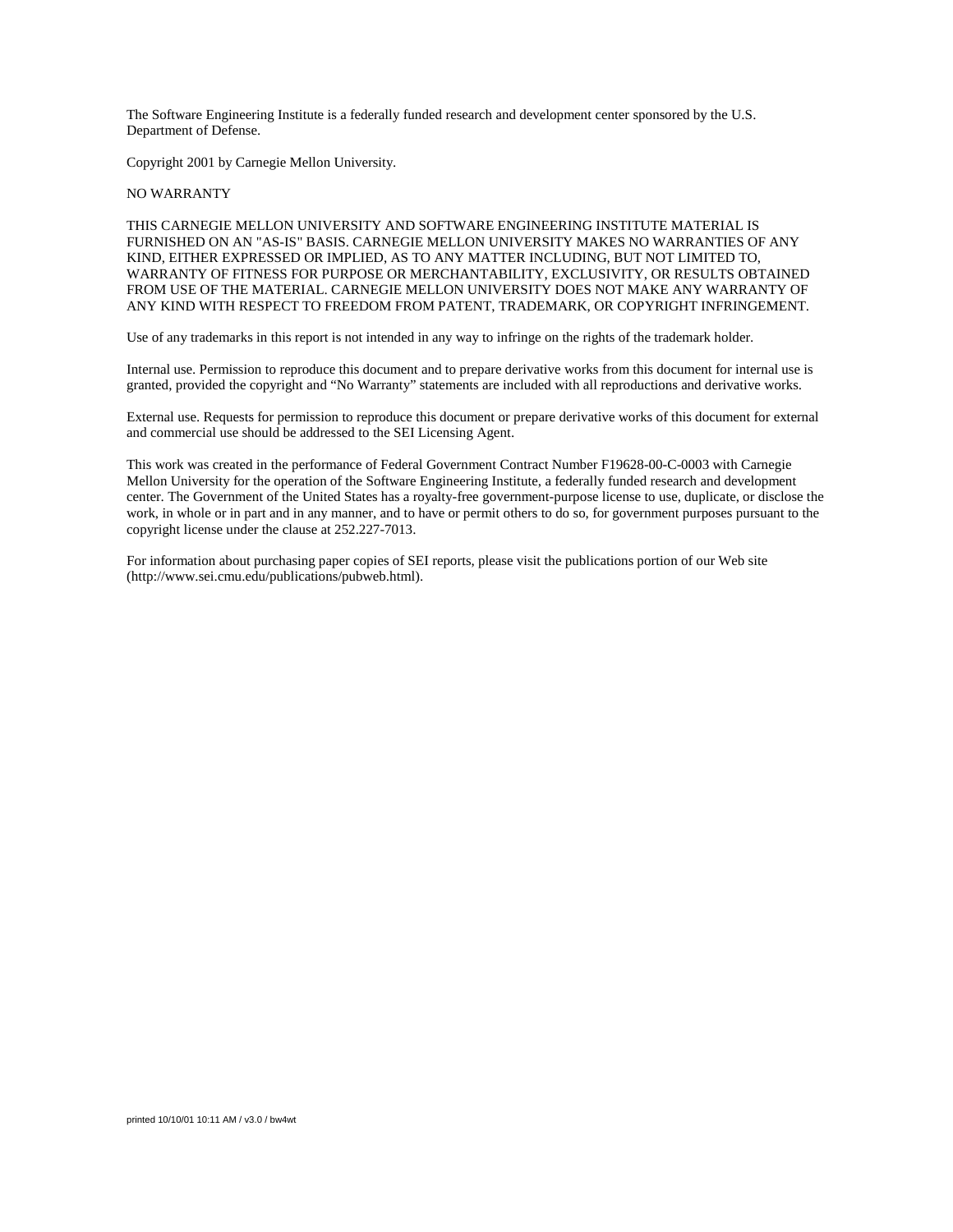## Contents

| About the Technical Note Series on Architecture |                                                                                                                                                                                                                      |                |                                                                                                                                                                                                            |                          |
|-------------------------------------------------|----------------------------------------------------------------------------------------------------------------------------------------------------------------------------------------------------------------------|----------------|------------------------------------------------------------------------------------------------------------------------------------------------------------------------------------------------------------|--------------------------|
|                                                 |                                                                                                                                                                                                                      |                | <b>Evaluation in the Department of Defense</b>                                                                                                                                                             | v                        |
| <b>Abstract</b><br>vii                          |                                                                                                                                                                                                                      |                |                                                                                                                                                                                                            |                          |
| 1                                               | <b>Introduction</b>                                                                                                                                                                                                  |                |                                                                                                                                                                                                            | 1                        |
| $\overline{2}$                                  | 2.1<br>$2.2\,$                                                                                                                                                                                                       |                | <b>Software Architecture Evaluation</b><br>in System Acquisitions<br>Pre-Award and Award Phase for a<br><b>System-Development Contract</b><br>Post-Award Phase for a<br><b>System-Development Contract</b> | $\overline{2}$<br>3<br>6 |
| 3                                               |                                                                                                                                                                                                                      |                | <b>Architecture Tradeoff Analysis</b><br><b>Method (ATAM)</b>                                                                                                                                              | $\overline{7}$           |
| 4                                               | Using the ATAM in a System<br><b>Acquisition: An Example</b><br><b>Example Architecture Evaluation</b><br>4.1<br>Approach for a System Acquisition<br>RFP/Contract Language for<br>4.2<br><b>Acquisition Example</b> |                |                                                                                                                                                                                                            | 10<br>10<br>12           |
| 5                                               |                                                                                                                                                                                                                      | <b>Summary</b> |                                                                                                                                                                                                            | 14                       |
| <b>References</b><br>15                         |                                                                                                                                                                                                                      |                |                                                                                                                                                                                                            |                          |
| <b>Appendix A</b>                               |                                                                                                                                                                                                                      |                | <b>Architecture Tradeoff Analysis</b><br><b>Method Statement of</b><br>Work (SOW)                                                                                                                          | 16                       |
|                                                 | <b>Appendix B</b>                                                                                                                                                                                                    |                | <b>Product Requirements</b>                                                                                                                                                                                | 21                       |
|                                                 | Glossary                                                                                                                                                                                                             |                |                                                                                                                                                                                                            | 23                       |
| <b>Feedback and Contact</b>                     |                                                                                                                                                                                                                      |                | 25                                                                                                                                                                                                         |                          |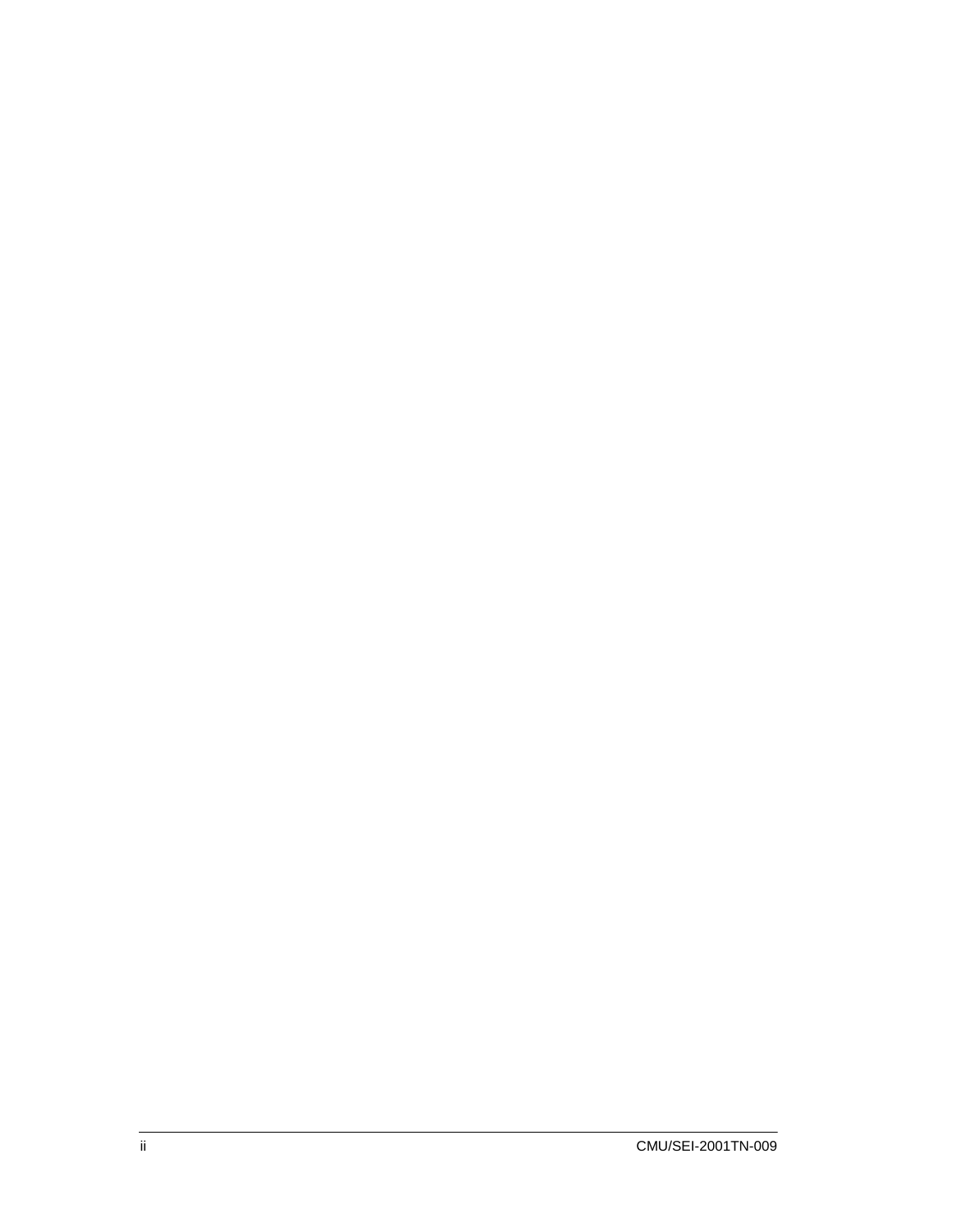## **List of Figures**

| Figure 1: Phases of an Acquisition                                                                   |   |
|------------------------------------------------------------------------------------------------------|---|
| Figure 2: Contents of Request for<br>Proposals (RFPs)                                                | З |
| Figure 3: Acquisition Opportunities for Conducting<br><b>Architecture Evaluations</b>                |   |
| Figure 4: Integration of Architecture Evaluation<br>with System Development Tasks<br>and Evaluations |   |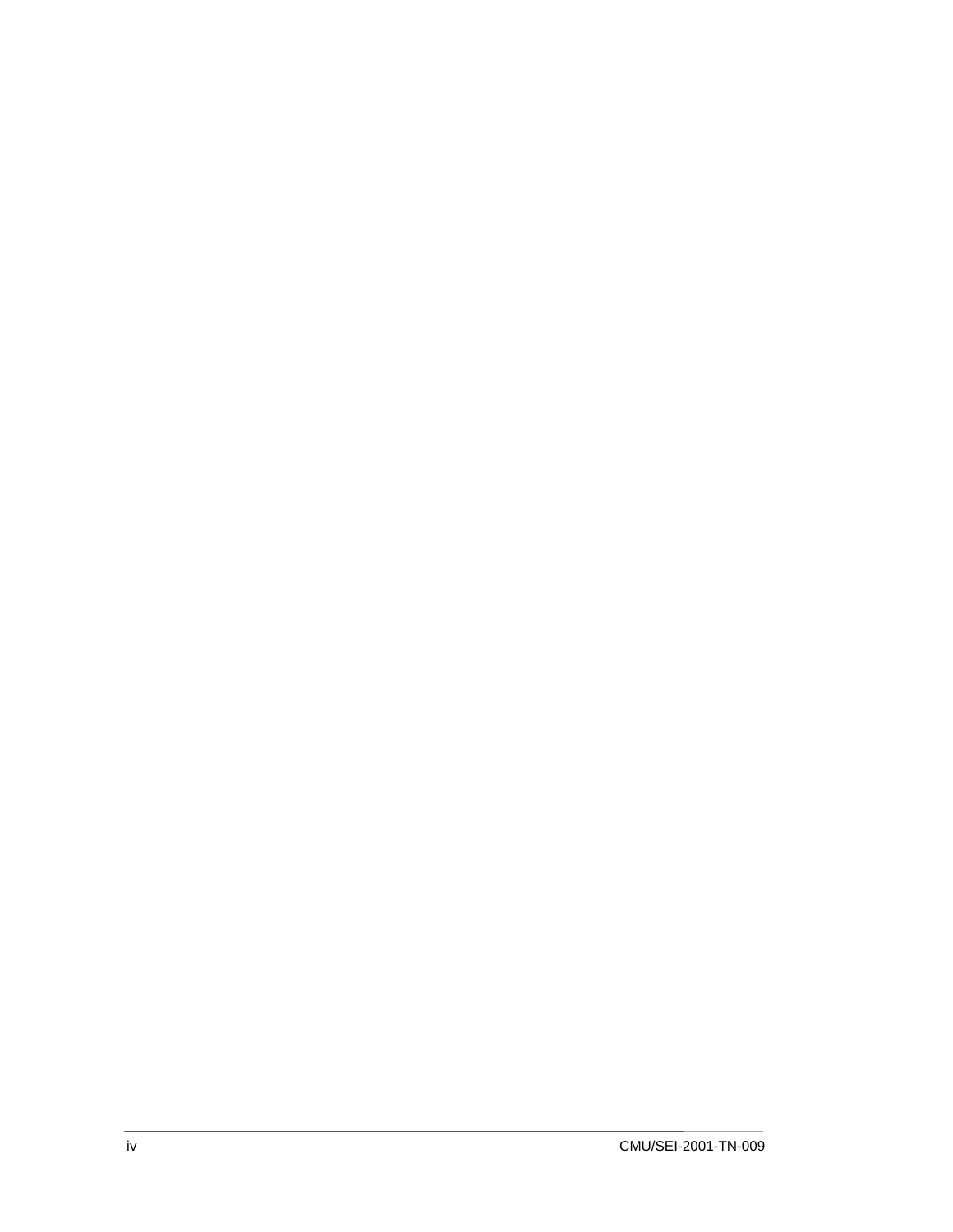## About the Technical Note Series on Architecture Evaluation in the Department of Defense

The Product Line Systems Program is publishing a series of technical notes designed to condense knowledge about architecture evaluation practices into a concise and usable form for the Department of Defense (DoD) acquisition manager and practitioner. This series is a companion to the Software Engineering Institute (SEI) series on product line acquisition and business practices [Bergey 99].

Each technical note in the series will focus on the use of architecture evaluation and, in particular, on applying the SEI's architecture tradeoff analysis technology in the DoD. Our objective is to provide practical guidance on ways to integrate sound architecture evaluation practices into their acquisitions. This series of technical notes will lay down a conceptual foundation for DoD architecture evaluation practice.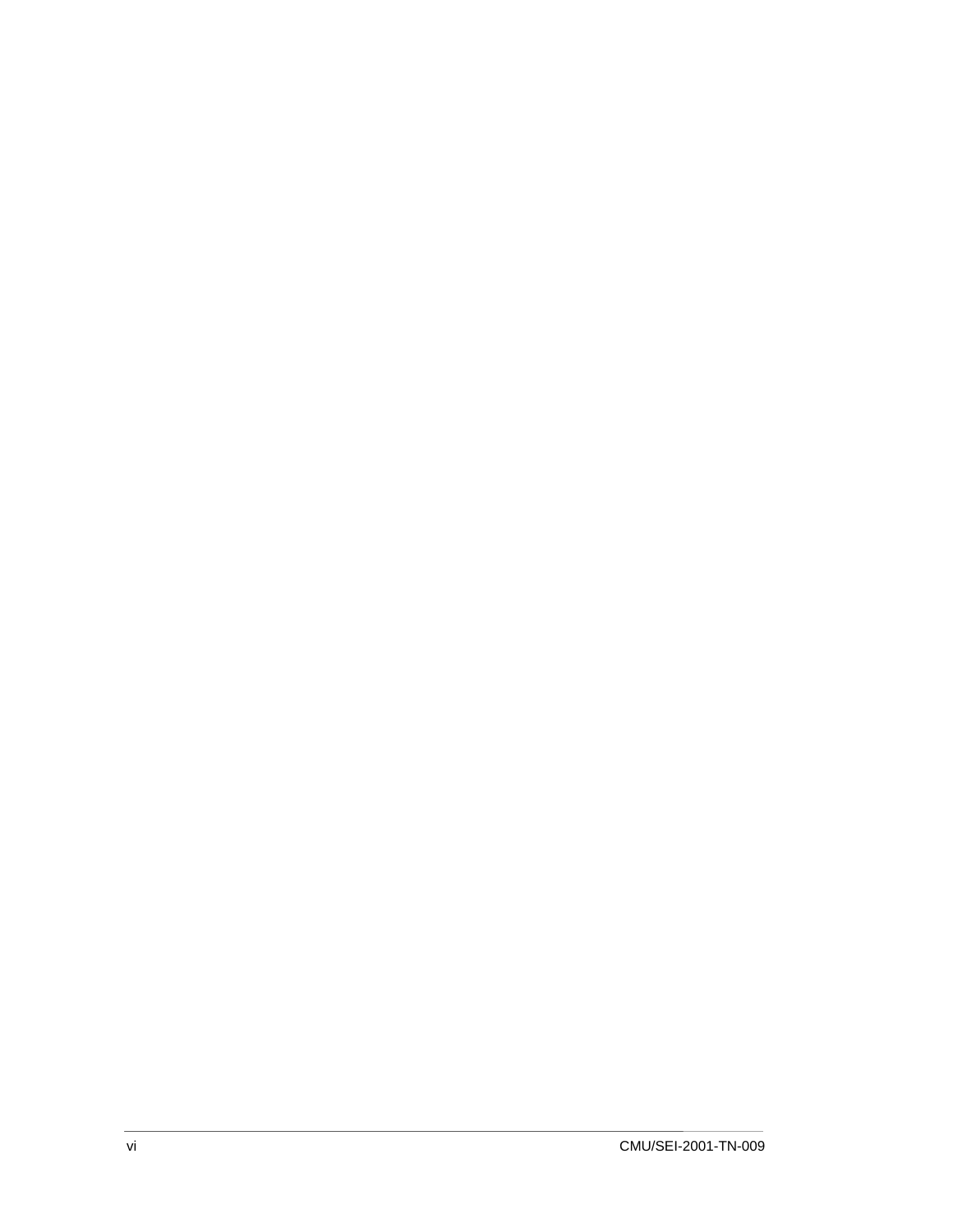## **Abstract**

Software architecture is critical to the quality of a software-intensive system. For an acquisition organization, such as the Department of Defense (DoD), the ability to evaluate software architectures early in an acquisition can have a favorable impact on the delivered system. This technical note discusses the role of software architecture evaluations in a system acquisition and describes the contractual elements that are needed to accommodate architecture evaluations in an acquisition. The note then provides an example of contractual language that incorporates the Architecture Tradeoff Analysis Method<sup>SM</sup> (ATAM<sup>SM</sup>) as a software architecture evaluation method in a system acquisition.

\_\_\_\_\_\_\_\_\_\_\_\_\_\_\_\_\_\_\_\_\_\_

SM Architecture Tradeoff Analysis Method and ATAM are service marks of Carnegie Mellon University.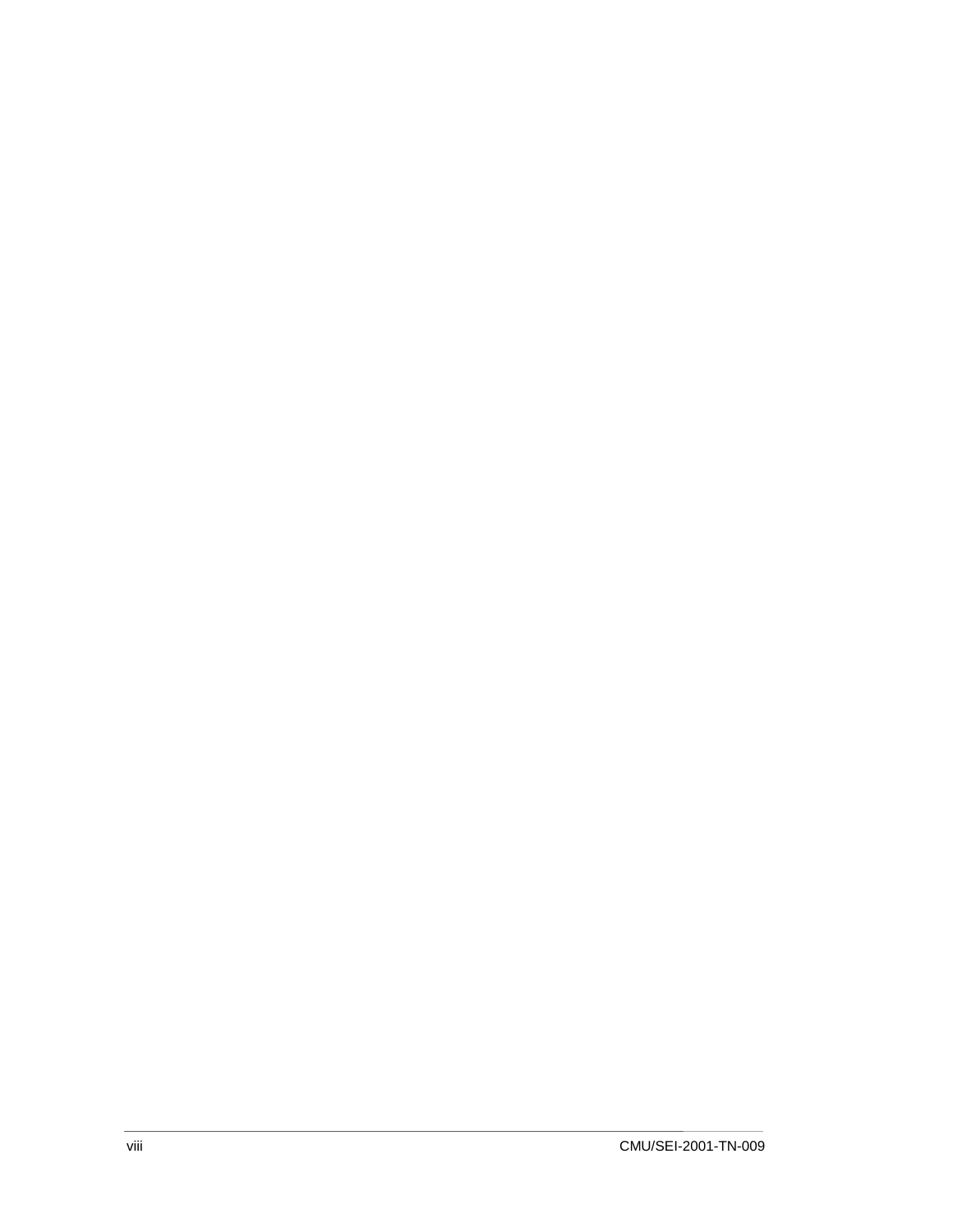## **1 Introduction**

The software architecture of a system significantly influences the overall functionality, performance, and quality of that system. The use of software architecture evaluations early in a system acquisition can help mitigate many of the technical risks associated with system development, thereby improving the ability of the acquisition to achieve the stated system objectives [Fisher 98]. In an acquisition context, these evaluations

- provide a proactive means of gaining early visibility into critical design decisions that will drive the entire system-development effort
- can be performed before a system is built (e.g., during engineering design processes) to determine if the system will satisfy its desired qualities

This technical note discusses where the Architecture Tradeoff Analysis Method $^{SM}$  (ATAM $^{SM}$ ) or other architecture evaluation methods can be employed most advantageously in a system acquisition. It also reviews the steps of the ATAM and provides sample acquisition language<sup>1</sup> (i.e., contractual wording for a statement of work [SOW] and system specification) that will enable an acquirer to apply an architecture evaluation method such as the ATAM, during the post-award phases of an acquisition.<sup>2</sup>

 $\overline{a}$ 

SM Architecture Tradeoff Analysis Method and ATAM are service marks of Carnegie Mellon University.

<sup>1</sup> Every acquisition is considered unique. The acquisition language provided in this technical note should not be applied directly to all acquisitions. It is strongly recommended that the language be adapted by the acquirer to his/her specific needs.

<sup>2</sup> Future technical notes will provide language for using the ATAM in other acquisition phases and with other system acquisition strategies.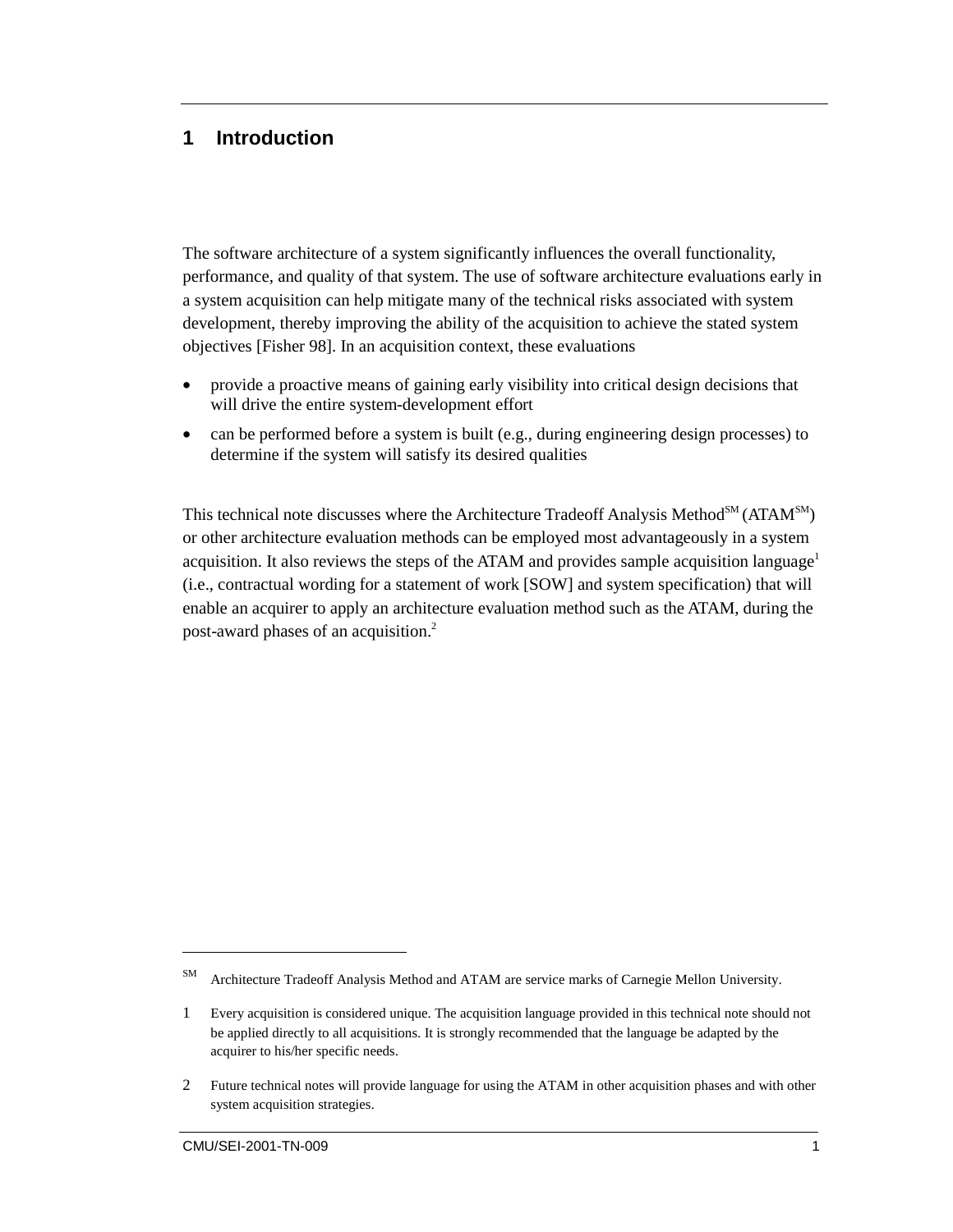## **2 Software Architecture Evaluation in System Acquisitions**

In this technical note, we consider the activities corresponding to three phases of an acquisition: pre-award, award, and post-award [Bergey 99]. These activities are illustrated in Figure 1. Software architecture evaluation can potentially play a role in the award and postaward phases to help lower the risks associated with an acquisition.

During the award phase, architecture evaluations can be used to evaluate suppliers' overall approaches to system design, to assess the strengths and weaknesses of competing architectures, and to identify risks to the program.

After contract award, software architecture evaluations can be used for contract management, by enabling acquirers to evaluate both supplier and product performance.



*Figure 1: Phases of an Acquisition* 

To use software architecture evaluation in either the award phase (e.g., source selections) or the post-award phase (e.g., contract management), the solicitation package must contain the criteria for proposal and product evaluation and include the architecture evaluation method to be used as part of the architecture requirements.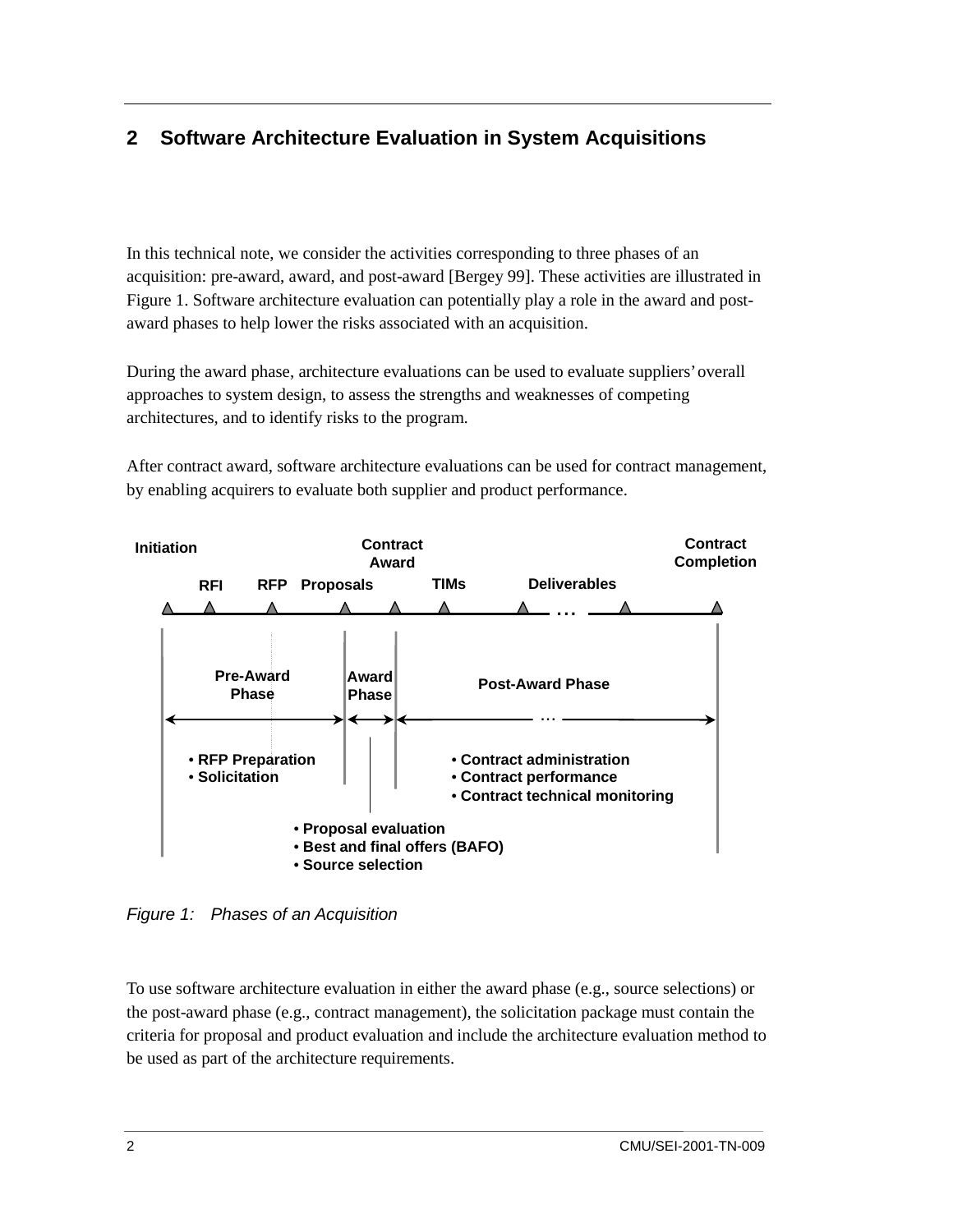## **2.1 Pre-Award and Award Phase for a System-Development Contract**

Acquisition planning precedes the entire solicitation process and includes generating and validating product requirements (e.g., functional and quality requirements such as reliability or performance).

In the pre-award phase, a solicitation package is developed. It tells potential suppliers what the requirements<sup>3</sup> of the acquisition are, how to prepare their proposals, how proposals will be evaluated, and when to submit their proposals [Cooper 99]. Solicitation packages take various forms and are referred to differently. However, they all have the same characteristics noted here. We will use the common term "request for proposals" (RFP) to refer to solicitation packages.

As shown in Figure 2, the RFP typically contains sections A through M. These sections provide information that must be distributed to potential suppliers. Depending upon the acquiring organization's policies and processes, the sections may be incorporated in different ways. Most RFPs, however, contain the same type of information.



*Figure 2: Contents of Request for Proposals (RFPs)* 

 $\overline{a}$ 

<sup>3</sup> The term "requirements" encompasses all requirements of the acquisition, including product requirements, where the term product may mean a specific system or services [Cooper 99].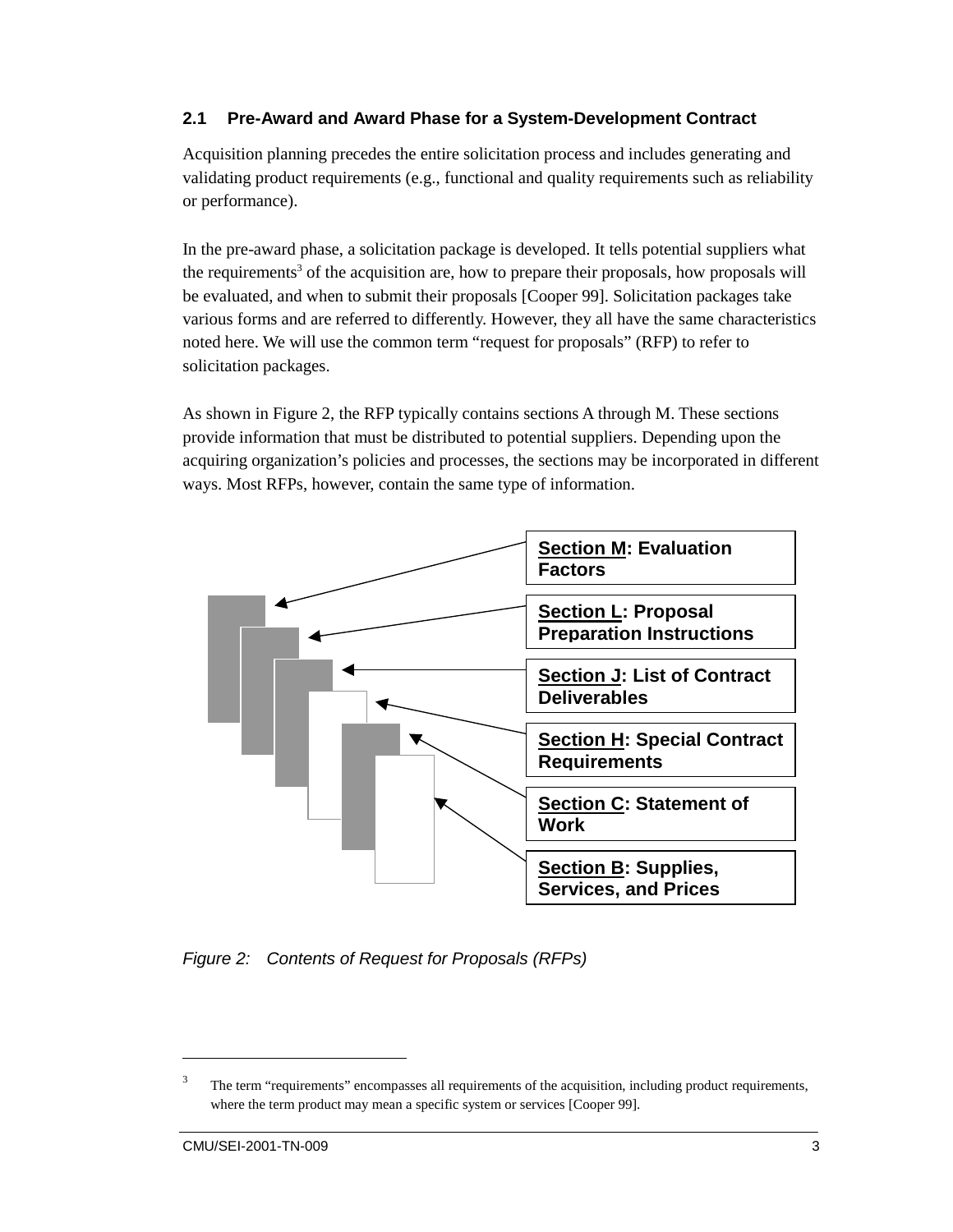The RFP and eventual contract language should

- address the acquisition requirements of the project
- comply with regulations, policies, and other guidance
- clearly describe product requirements in terms of functionality, performance, and quality
- protect the interests of both the acquirer (buyer) and the supplier (contractor)

What goes into an RFP and the resulting contract depends largely upon the acquirer's knowledge and objectives for the acquisition. For our interest, the RFP sections must include the requirement for a software architecture evaluation. As a result, in this technical note, we are interested in Sections C, L, and M. We will discuss these sections to demonstrate some of the considerations needed to incorporate a software architecture evaluation into an acquisition.

## **2.1.1 Section C**

Section C contains supplier work requirements in the form of a statement of objectives (SOO) or statement of work (SOW) along with product requirements such as a system performance specification (containing functional and quality requirements). If an architecture evaluation method is to be required, both the SOW and the product requirements must properly define the specific method, such as the ATAM, as well as how the software architecture evaluation method will be used and implemented. This information must be integrated and compatible with other acquisition requirements that are part of the RFP.

## **Statement of Work (SOW)**

The statement of work (SOW) describes what the supplier must accomplish. In terms of an evaluation method, the SOW describes which evaluation steps are the supplier's responsibilities. The evaluation steps in the SOW must be consistent with the overall acquisition. In addition, it should indicate if certain evaluation steps are to be performed jointly by the acquirer and the system supplier.

## **Product Requirements**

A system specification typically has two main sections of interest. Section 1 specifies functional and quality requirements for the system. Here, quality requirements refer to those quality attributes of the system and their respective characterizations. Modifiability, reliability, and security are examples of the types of system quality attributes that may be considered. For example, if reliability is a required quality attribute, a characterization might be that "the system will not fail under maximum load conditions." Eliciting the quality attributes of primary interest as well as their characterizations for the system in question are part of the ATAM.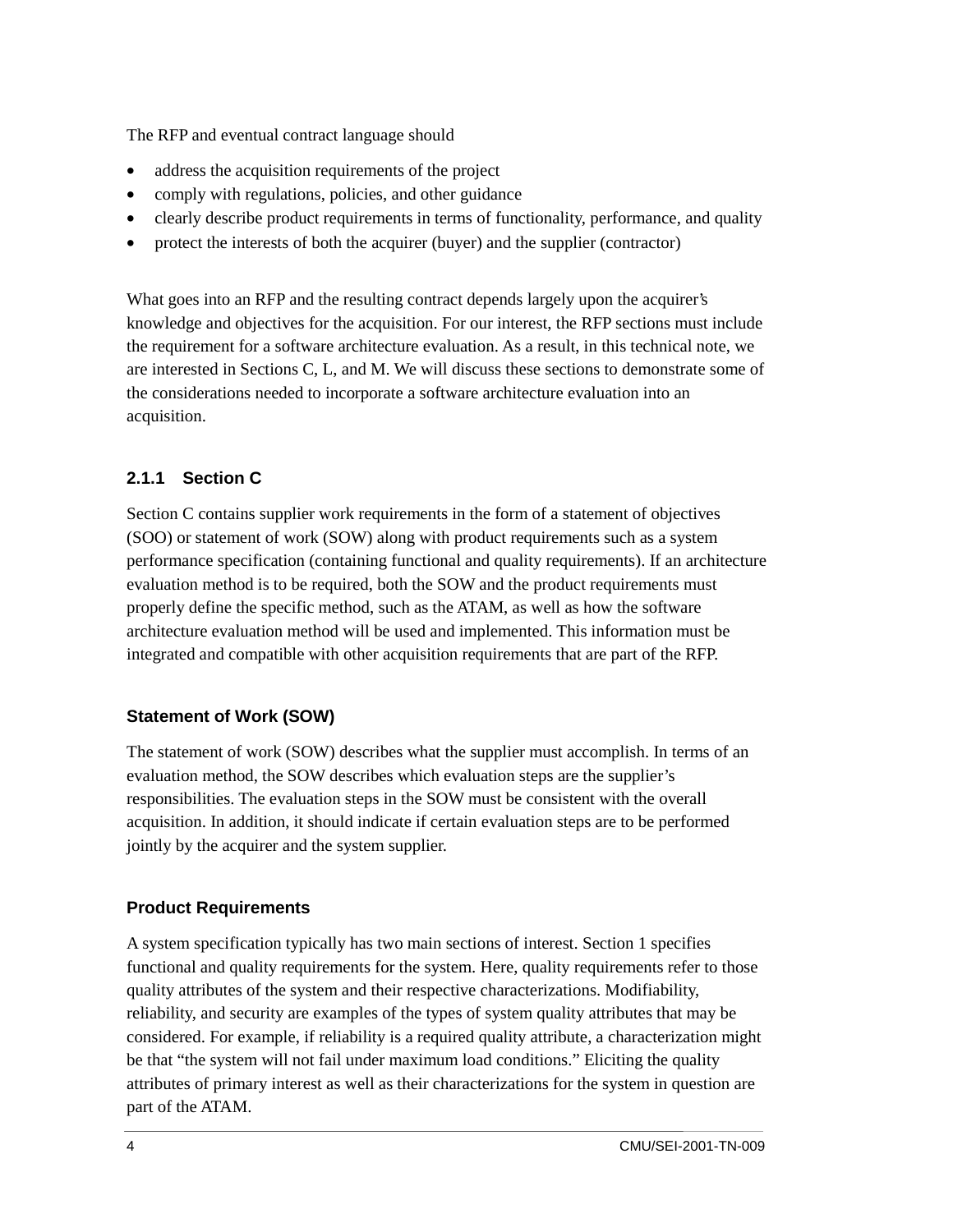Section 2 of the system specification describes the software architecture evaluation methods, such as the ATAM, to be used in determining if the software architecture can support the satisfaction of the requirements in Section 1.

## **2.1.2 Section L**

Section L (Proposal Preparation Instructions) describes what potential suppliers should address in their proposals and the response that is required. Typically, the acquirer would ask the potential suppliers for responses in several volumes, such as a technical volume, past performance volume, management volume, and cost volume. There are no set rules for what these volumes exactly contain. In the technical volume, an acquirer may ask potential suppliers to describe their proposed approach for implementing the software architecture requirements and performing an architecture evaluation. In the past performance volume, an acquirer may ask suppliers to describe previous work on software architecture development and architecture evaluation.

## **2.1.3 Section M**

Section M (Evaluation Factors for Award) tells potential suppliers how their proposals will be evaluated. This typically includes specifying

- what areas (i.e., factors and subfactors) of the supplier's proposed approach are to be evaluated as part of the proposal evaluation
- the specific criteria to be used for judging the supplier's proposed approach to meeting the RFP/contract requirements for these factors and subfactors

To incorporate architecture evaluation, Section M must specify how the architecture evaluation will relate to the factors and subfactors. And, it must specify the criteria to be used in judging the bidder's approach to satisfying the RFP/contract architecture requirements.

From a contracting officer's perspective, releasing the RFP defines the official beginning of the solicitation. After the solicitation period formally closes, source selection commences with a proposal evaluation and ends with a contract award. Specifying an architecture evaluation as part of the source selection process can be an effective way to evaluate the risks associated with the proposed software architecture. The results can be used as part of the evaluation of the proposals as long as the evaluation criteria are stated to accommodate these results.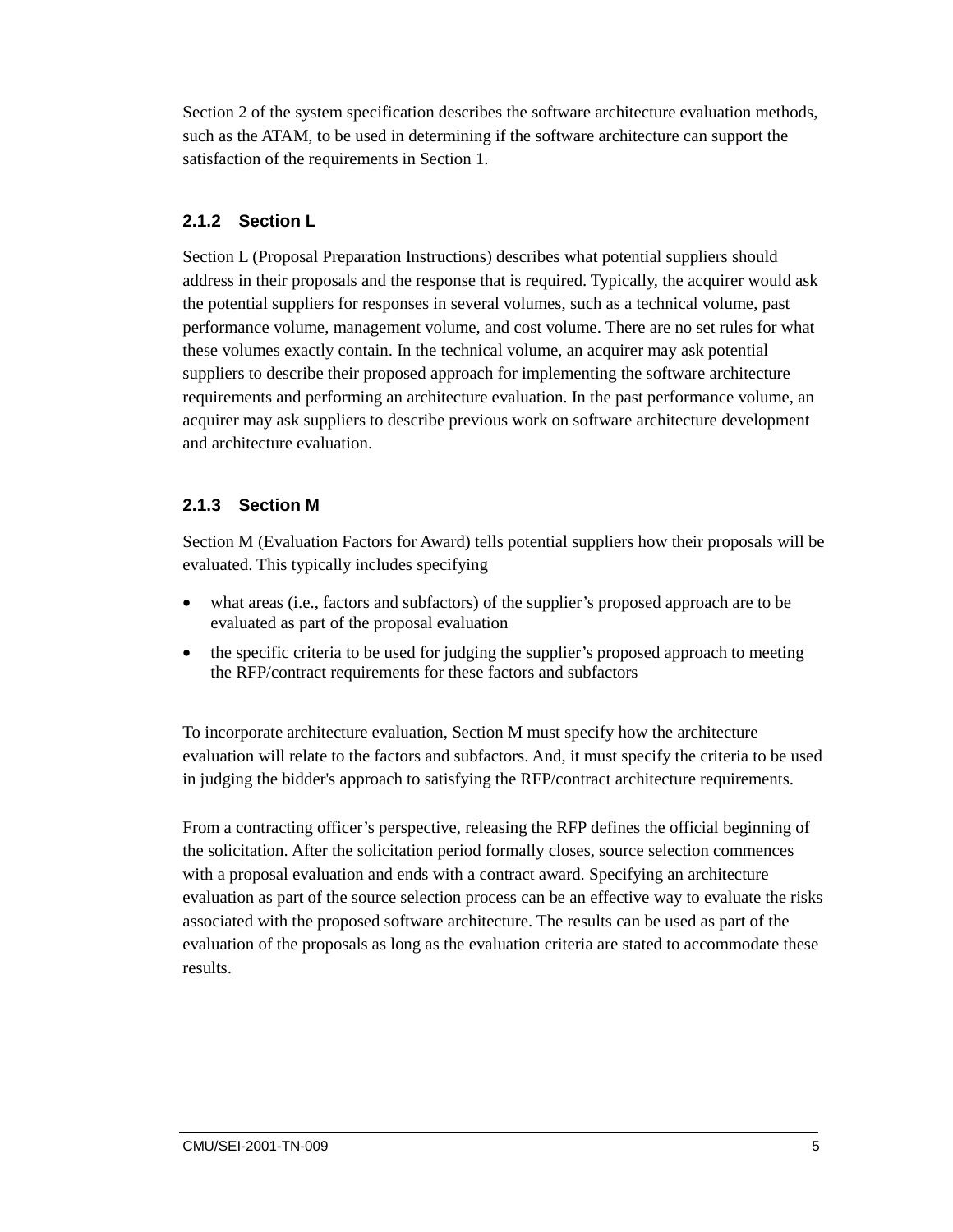## **2.2 Post-Award Phase for a System-Development Contract**

Making architecture evaluation a contractual checkpoint is an effective way to gain insight into the architecture's ability to satisfy system requirements early in its development. Such an evaluation can help the acquirer and supplier

- select an architecture from among several candidate architectures
- surface and mitigate risks associated with architectural decisions prior to development
- better understand the ability of the software architecture to support system requirements
- better understand architectural decisions
- improve architectural approaches
- evaluate the quality of evolving products as required by contract
- resolve issues through an acquirer–supplier team approach

It is important to note that what happens during the post-award phase critically depends on what has been included in the RFP and the resulting contract. Ultimately, the negotiated contract will govern what is permissible during the contract performance phase and what tasks and products will be the supplier's responsibility. Figure 3 shows an example of where architectures and their evaluations may come into play.



*Figure 3: Acquisition Opportunities for Conducting Architecture Evaluations* 

There are certainly other ways to incorporate architecture evaluation in an acquisition depending on the acquisition strategy. For example, an evaluation can be included in a twophase acquisition with a "down select" to award the final contract.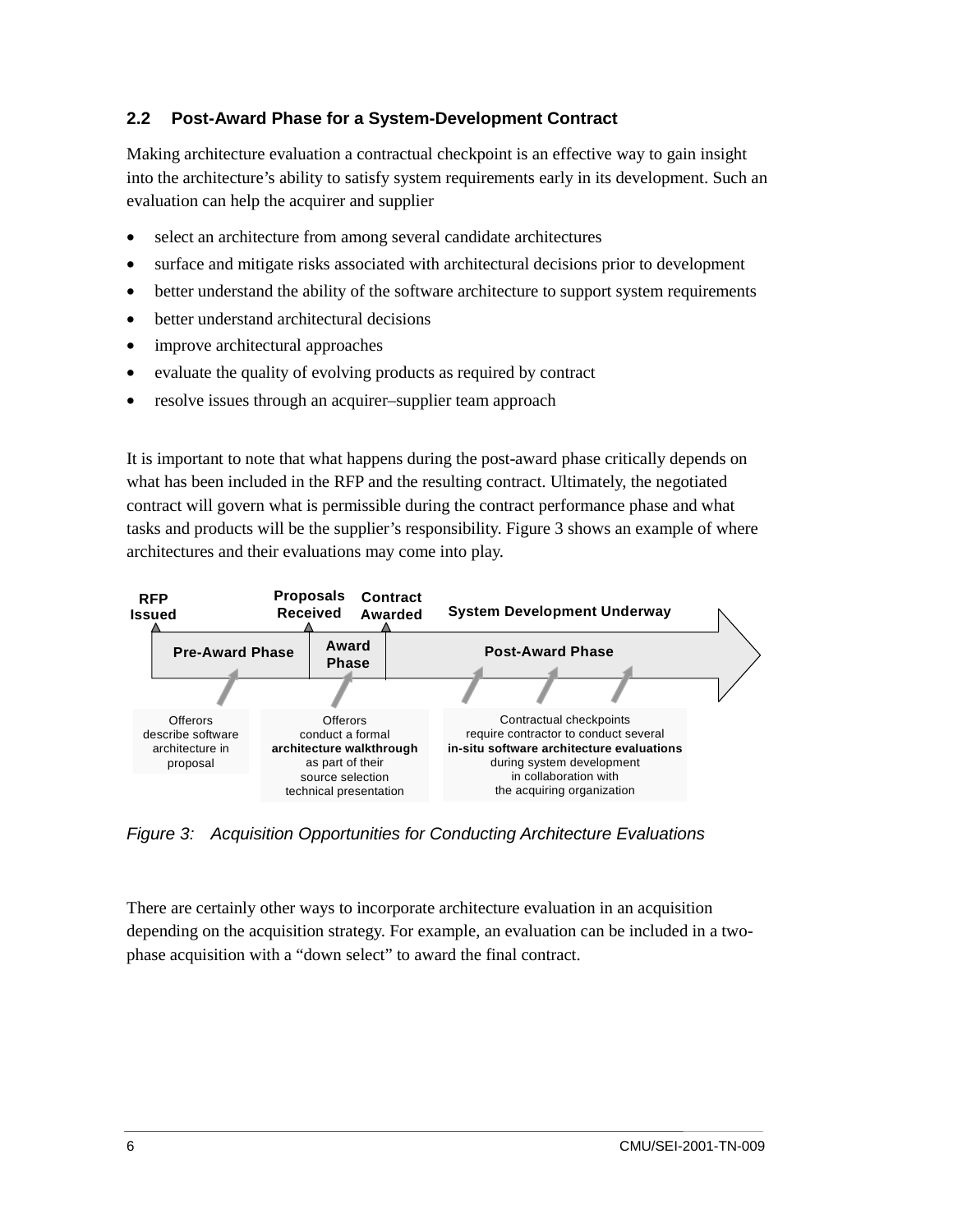## **3 Architecture Tradeoff Analysis Method (ATAM)**

The Architecture Tradeoff Analysis Method (ATAM) is a technique for evaluating software architecture. The technical staff of the Software Engineering Institute (SEI) developed and refined this method over the past five years [Kazman 00]. The ATAM not only can evaluate specific architecture quality attributes, it allows engineering tradeoffs to be made among possibly conflicting system quality goals. In this way, the ATAM evaluation can detect areas of potential risk within the architecture of a complex software-intensive system.

The Architecture Tradeoff Analysis Method has several advantages. It can be done early in the software-development life cycle. It can be performed quickly and inexpensively. The method involves project decision-makers, other stakeholders including managers, developers, maintainers, testers, re-users, end users, customers, and an architecture evaluation team. These groups collaborate to determine the critical quality attributes of the system. The ATAM provides an effective means to evaluate the consequences of alternative architecture decisions in light of specified quality attributes.<sup>4</sup> The method ensures that the right questions are asked to uncover

- risks—architecture decisions that might create future problems in some quality attribute
- sensitivity points—properties of one or more components (and/or component relationships) that are critical for achieving a particular quality attribute response (i.e., a slight change in a property can make a significant difference in a quality attribute)
- tradeoffs—decisions affecting more than one quality attribute

There are nine specific steps in the ATAM evaluation that fall into four general types of activities, which are described on pages 7-8.

#### *Presentation*

 $\overline{a}$ 

**Step 1: Present the ATAM**. The method is described to the assembled stakeholders (typically customer representatives, the architect or architecture team, user representatives, maintainers, administrators, managers, testers, integrators, etc.).

<sup>4</sup> The ATAM is not a precise mathematical analysis. It is intended to analyze an architecture with respect to its quality attributes, not its functional correctness.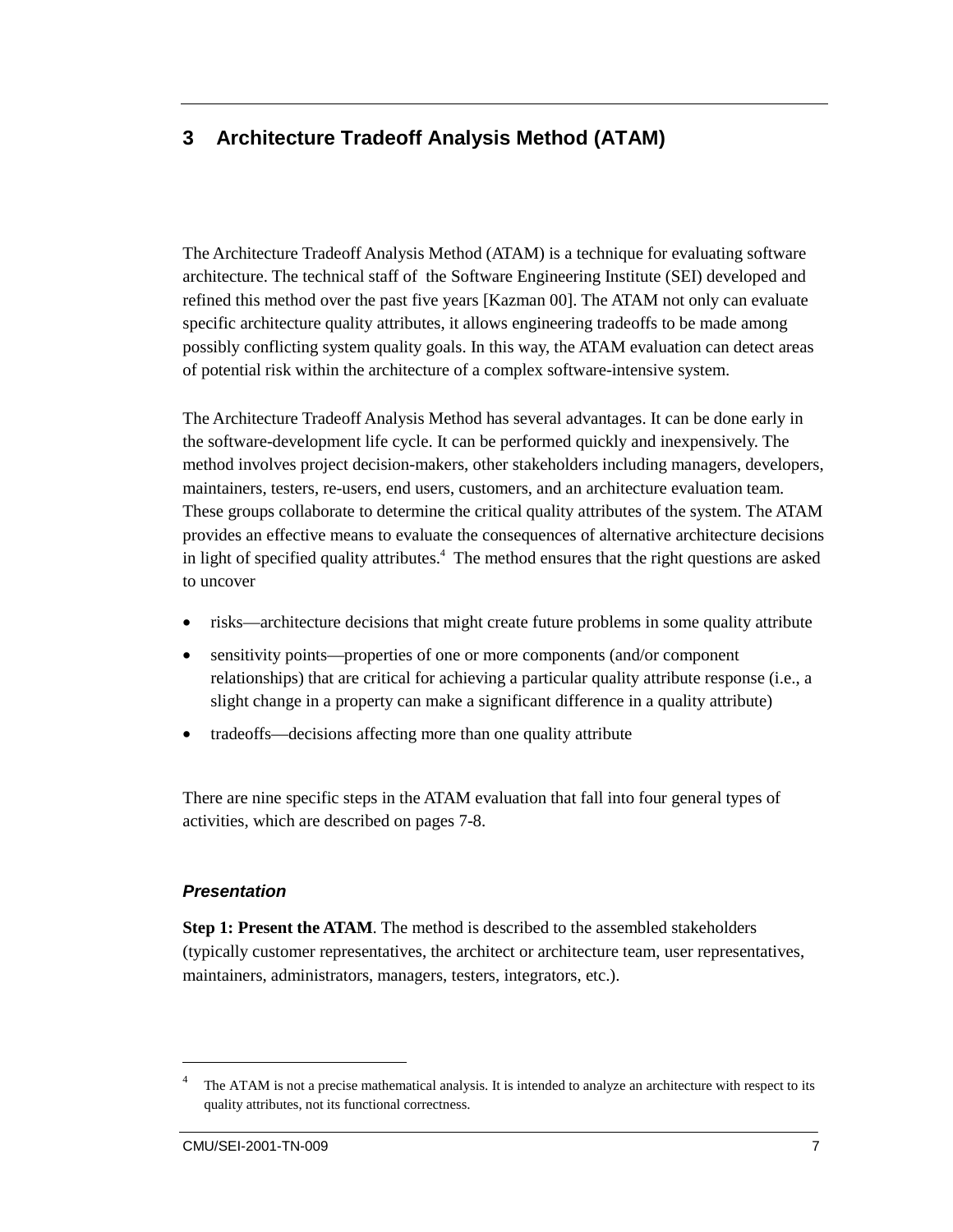**Step 2: Present business drivers**. The project manager describes the business goals that are motivating the development effort and hence the primary architecture drivers (e.g., high availability, time to market, high security, etc.).

**Step 3: Present architecture**. The architect describes the proposed architecture, focusing on how it addresses the business drivers.

## *Investigation and Analysis*

**Step 4: Identify architecture approaches**. Architecture approaches are identified by the architect, but are not analyzed.

**Step 5: Generate quality attribute utility tree**. The quality attributes that comprise system "utility" (performance, reliability, security, modifiability, etc.) are elicited. These are specified down to the level of scenarios, annotated with stimuli and responses, and prioritized.

**Step 6: Analyze architecture approaches**. Based upon the high-priority factors identified in Step 5, the architecture approaches that address those factors are elicited and analyzed. For example, an architecture approach aimed at meeting performance goals will be subjected to a performance analysis. During this step, architecture risks, sensitivity points, and tradeoff points are identified.

#### *Testing*

**Step 7: Brainstorm and prioritize scenarios**. Based upon the example scenarios generated in the utility tree step, a larger set of scenarios is elicited from the entire group of stakeholders. This set of scenarios is prioritized via a voting process involving the entire stakeholder group.

**Step 8: Analyze architecture approaches**. This step reiterates Step 6; but here, the highly ranked scenarios from Step 7 are considered to be test cases for architecture approaches determined thus far. These test case scenarios may uncover additional architecture approaches, risks, sensitivity points, and tradeoff points that are then documented.

## *Reporting*

**Step 9: Present results**. Based upon the information collected in the ATAM (styles, scenarios, attribute-specific questions, the utility tree, risks, sensitivity points, tradeoffs), the evaluation team presents its findings to the assembled stakeholders and details this information, along with any proposed mitigation strategies, in a written report.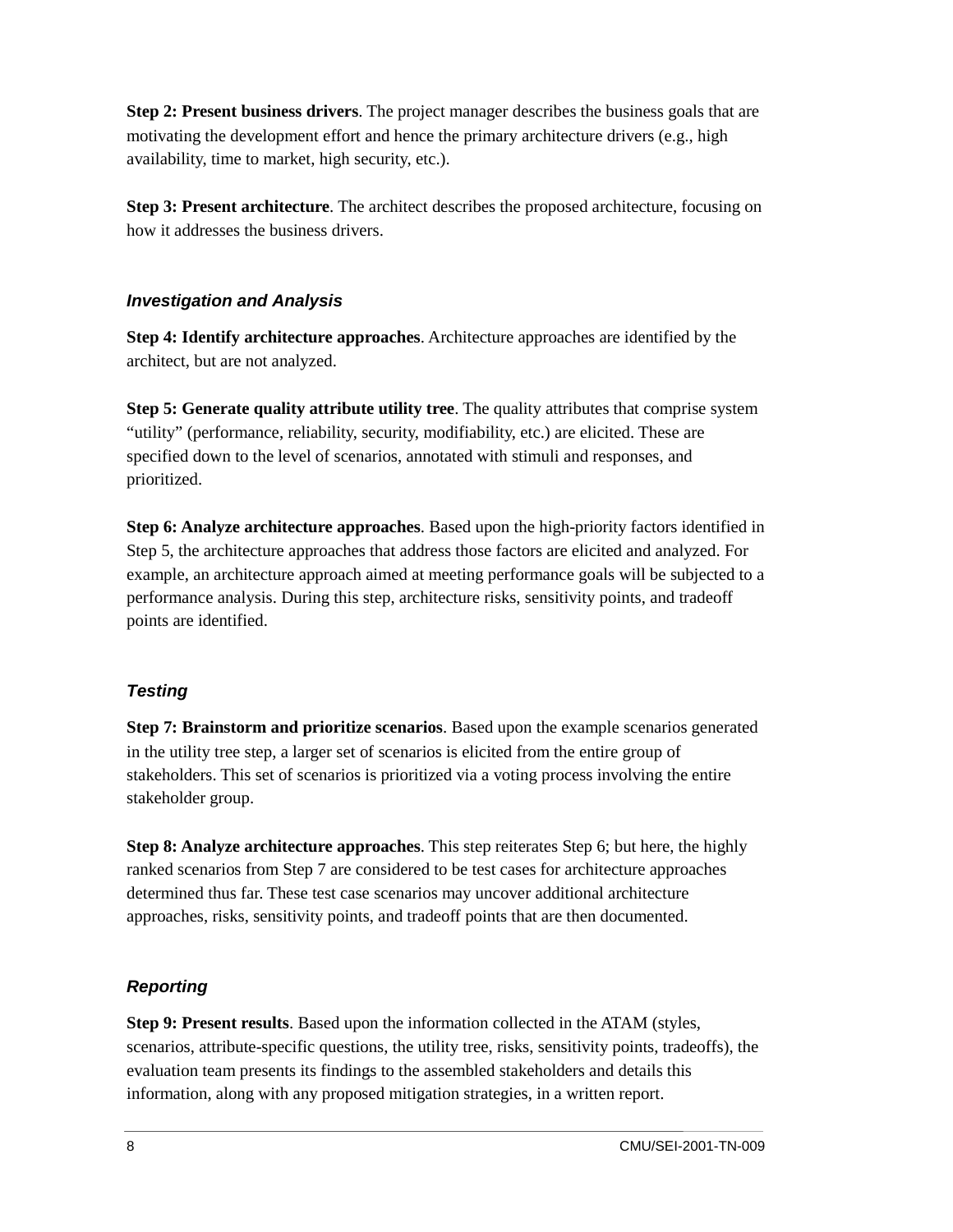The timing and the parties responsible for performing each of these steps will depend upon the acquisition strategy of the acquirer and the technical resources available. It is important to have the roles and responsibilities understood before incorporating the ATAM or any software evaluation method in an acquisition. The sections of the RFP and, ultimately, the contract must clearly reflect this understanding.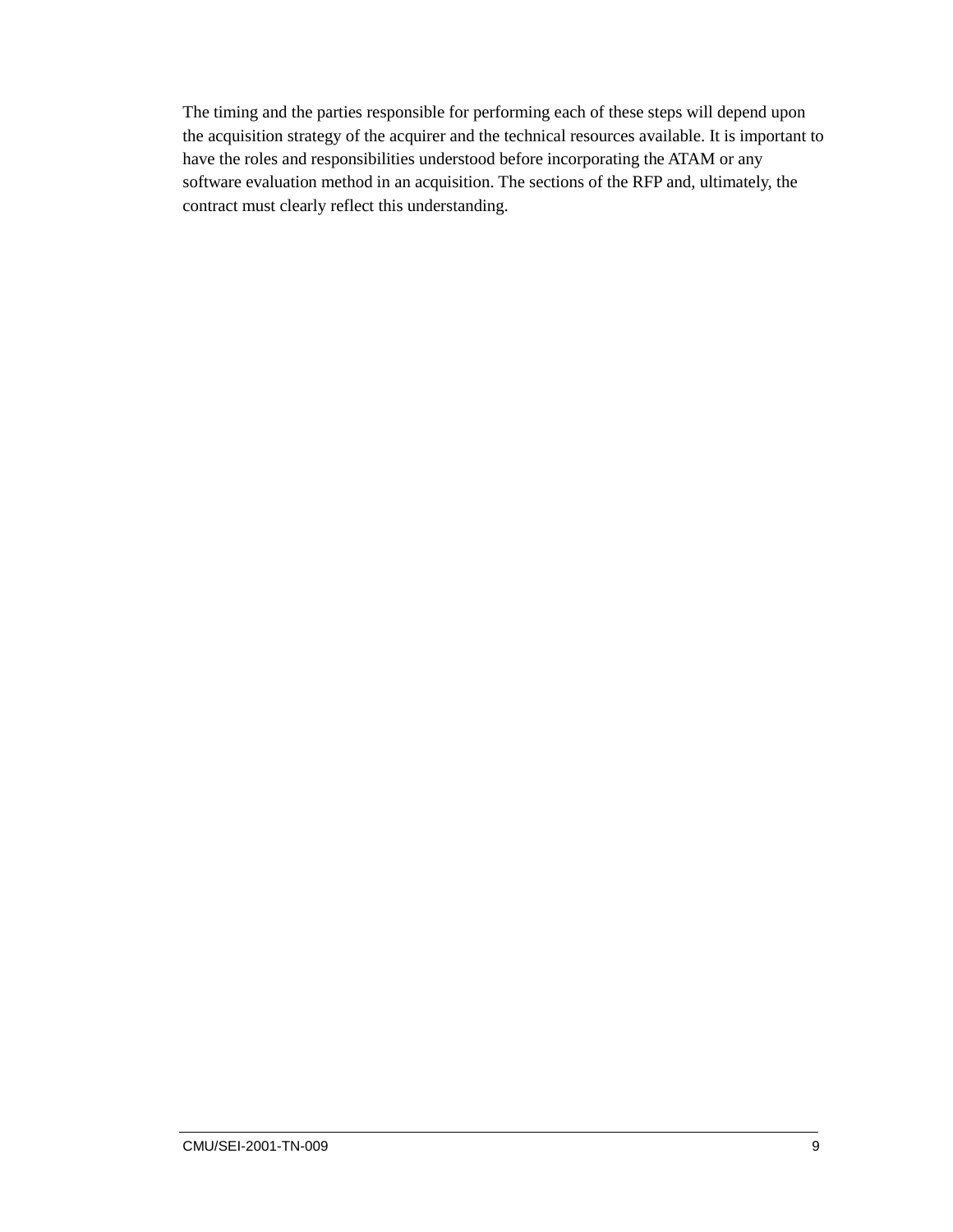## **4 Using the ATAM in a System Acquisition: An Example**

As we have indicated, there are many ways to incorporate architecture evaluations into an acquisition. In this section, we have selected one approach to illustrate applying the ATAM in an acquisition. We will initially describe the acquisition approach and highlight appropriate RFP language. Examples of the language are given in the appendices.<sup>5</sup> It must be remembered that software architecture requirements and design contribute substantially to the achievement of system requirements. So, the language in the appendices must be viewed as only a portion of the RFP language and be integrated into the overall context of the system acquisition. If a software-only system is being acquired, developing the appropriate language is much easier; this is not the norm, however, in the DoD environment.

### **4.1 Example Architecture Evaluation Approach for a System Acquisition**

The acquisition approach we will use is illustrated in Figure 4, along with an indication of how an architecture evaluation is related to the typical system development tasks specified in an SOW. The approach is based on using software architecture evaluations as contractual checkpoints for both the architecture development (initial system development) and the full system implementation tasks. Architects can use the results of the evaluation to take corrective action early in the development cycle, thereby minimizing or even avoiding the cost and effort of later rework.

 $\overline{a}$ 

<sup>5</sup> Every acquisition is considered unique. The acquisition language provided in this technical note should not be applied directly to all acquisitions. It is strongly recommended that the language be tailored to the acquirer's specific needs.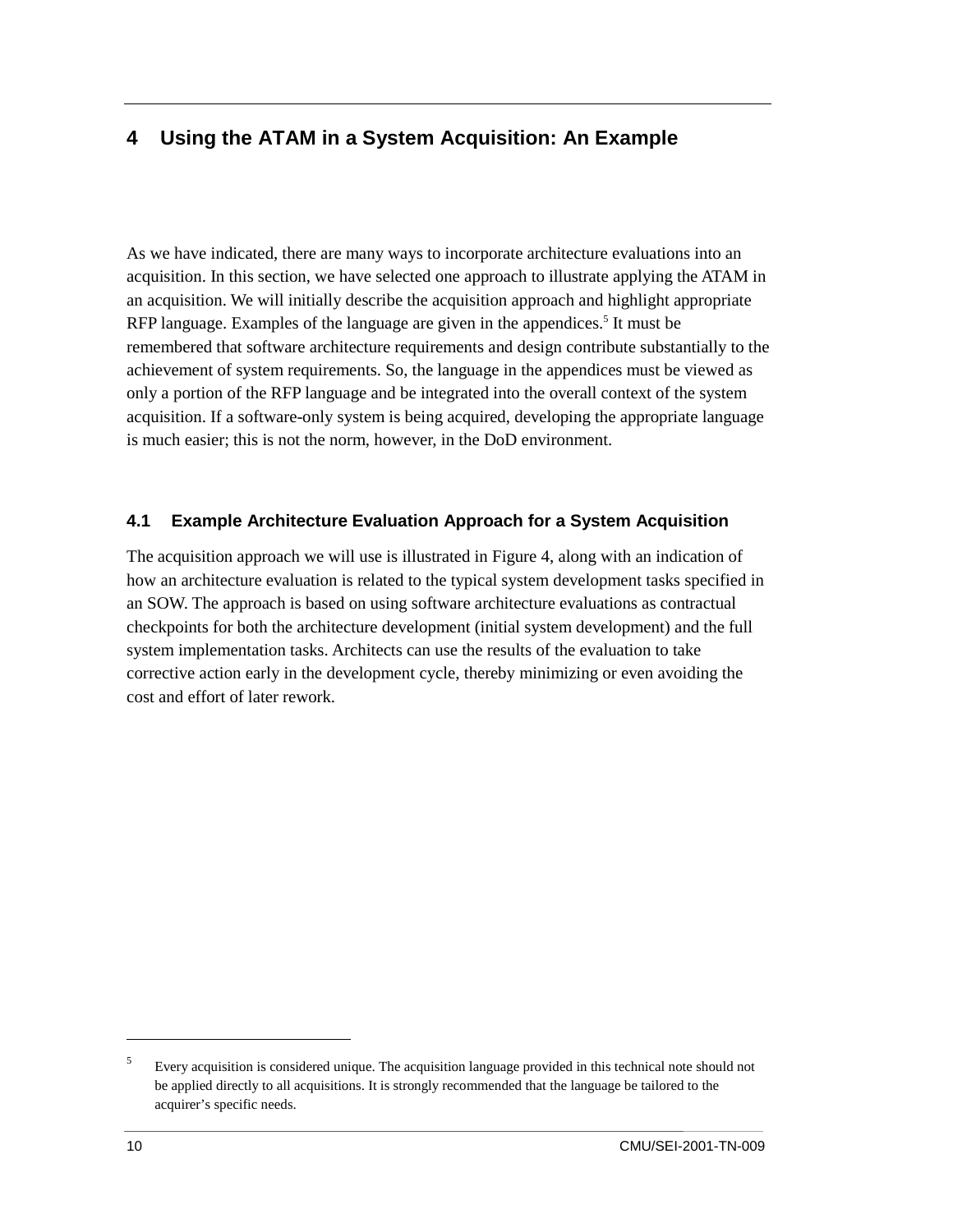

*Figure 4: Integration of Architecture Evaluation with System Development Tasks and Evaluations* 

1) In this example, the acquirer is expected to include preliminary business drivers as part of the product requirements of the RFP. These business drivers correspond to the business goals that are motivating the system acquisition and, in turn, will drive the specification of the system's quality attributes. Examples of business drivers include

- time to deploy
- ability to accommodate operational upgrades
- integration of new subsystems
- compatibility with Defense Information Infrastructure (DII) Common Operating Environment (COE) or Command, Control, Communications, Computer Intelligence, Surveillance, Reconnaissance (C4ISR) framework
- reduced maintenance (i.e., modifiability)

Along with the preliminary business case, the acquirer documents some preliminary quality attributes and associated scenarios.

2) The supplier uses the preliminary business drivers and preliminary quality attributes to identify the system quality attributes to be evaluated. The acquirer should promote or be amenable to having the supplier augment the business drivers to reflect internal (or derived) business drivers that will enhance the system. The system quality attributes become contractually binding in accordance with the SOW requirements and the contract deliverables. This activity occurs during the ATAM step of identifying, prioritizing, and refining the most important quality attribute goals in a utility tree. The figure illustrates this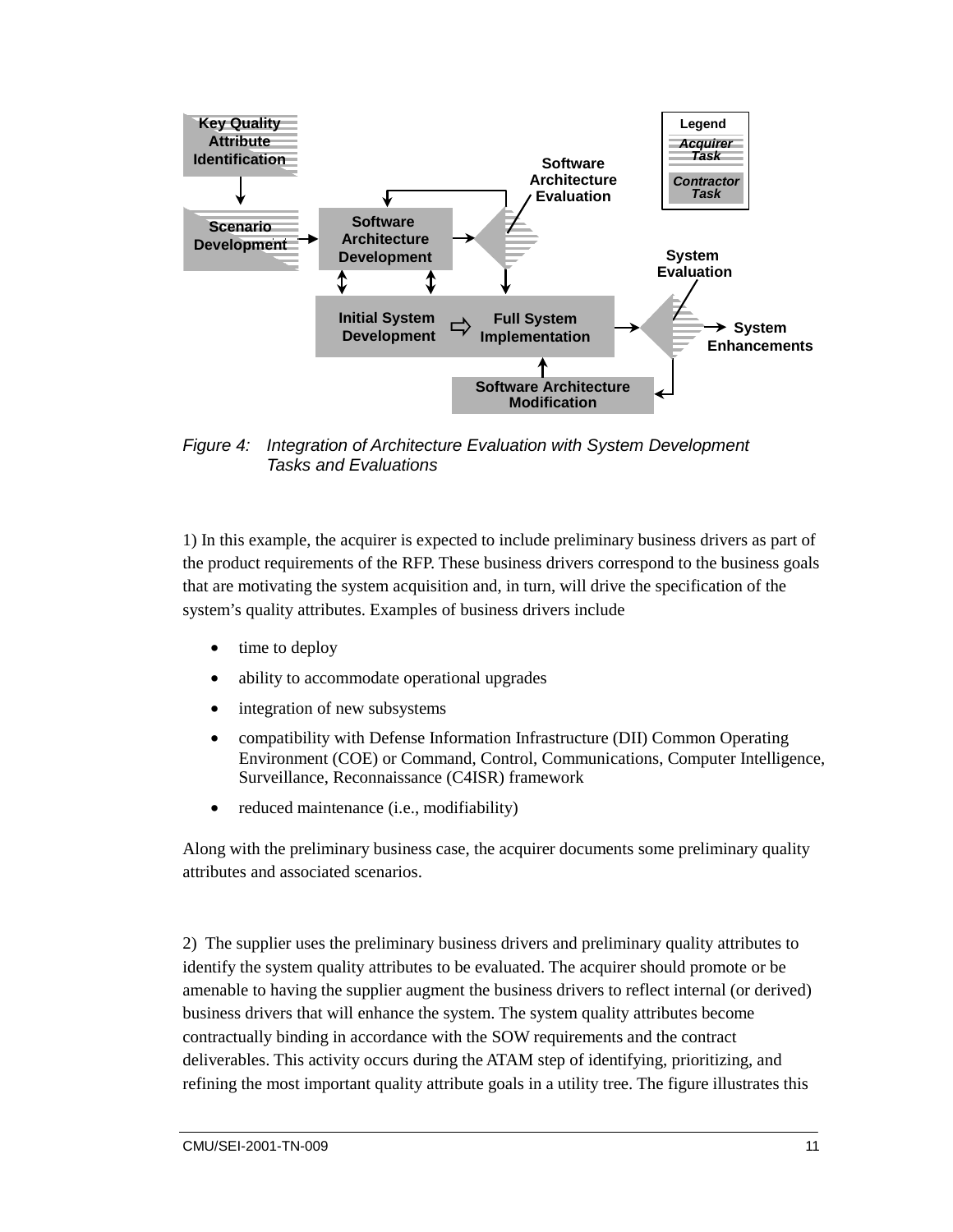step as the activities associated with identification of key quality attributes. Note that the acquirer and supplier jointly conduct this step.

3) Next, the supplier, in conjunction with the acquirer, refines and develops scenarios and associated test cases to help evaluate the identified key quality attributes.

4) An analysis readiness review (ARR) is typically used to determine the timing of the ATAM evaluation, and ensures that the evaluation does not occur until the supplier is actually ready. The readiness review may be conducted to determine the maturity of the software architecture, the sufficiency of the architecture documentation, and the adequacy of the architecture evaluation plan. These responsibilities must be clearly delineated in the RFP.

Our example, shown in Figure 4, positions evaluations at the beginning and at the end of the software architecture development phase. Evaluations can occur at other points in system development as well. The flow coming out of the last evaluation checkpoint shows that the intent is to allow corrective action to take place as necessary.

After the initial evaluation, the software architecture is typically placed under configuration control, and all subsequent system builds conform to the software architecture.

Architecture status can be presented at regularly scheduled acquisition reviews. Event-driven reviews are held to resolve issues. Formal contract adjustments may be required as both the acquirer's and supplier's understanding of system requirements and relevant engineering tradeoffs evolve.

## **4.2 RFP/Contract Language for Acquisition Example**

For our example and with the approach discussed above, we describe language that typically is included in Section C of the RFP.

## **Statement of Work (SOW)**

1) Early after contract award, the SOW requires the supplier to deliver a plan for conducting the ATAM evaluation. The plan must describe

- what—specific tasks to be accomplished
- where—locations and facilities at which the ATAM will be conducted
- when—when the architecture evaluations are to take place and a schedule of all related tasks and events, including the architecture readiness review
- who—roles and responsibilities of stakeholders, including the acquirer
- how—specific procedure descriptions for each task, detailing the inputs, steps, expected outcomes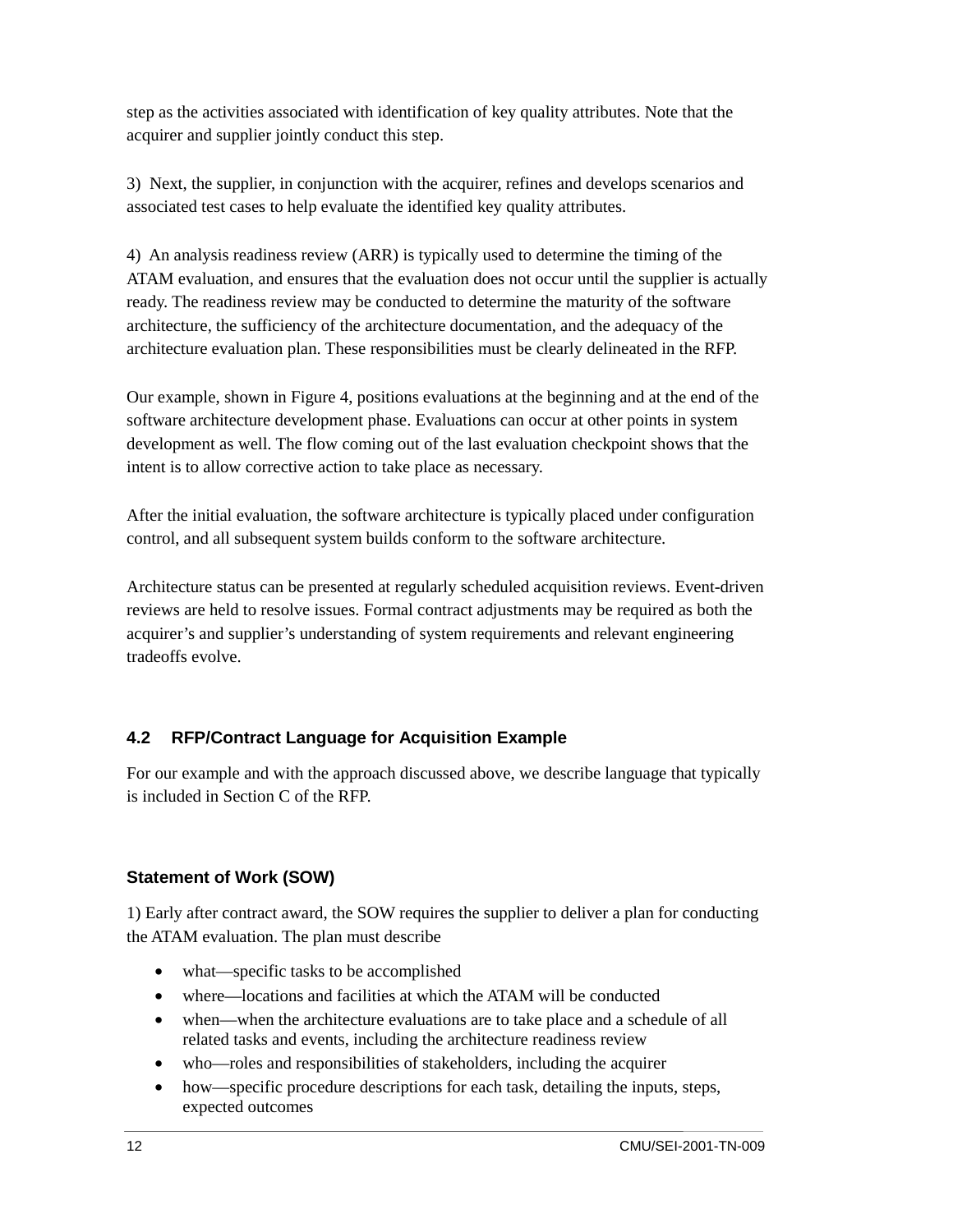These features are not unique to planning architecture evaluations; they are characteristic of good planning practices and planning artifacts.

2) Next in Section C, the supplier is asked to use the preliminary business drivers and preliminary quality attributes and scenarios to refine and develop additional business drivers and quality attributes for the system. The result is documented in a quality attribute tree that categorized and prioritizes the attributes.

3) With the quality attribute tree, the supplier is asked to detail, refine, and develop scenarios to be used to evaluate the architecture.

4) The supplier then begins initial design of the system and associated software architecture.

5) Once the initial design is formulated and documented, an analysis readiness review is held to ensure that the supplier has sufficient capability and capacity to conduct the ATAM evaluation.

6) The supplier and acquirer use the initial design and jointly conduct a software architecture evaluation, in this case using the ATAM.

Although Figure 4 shows two evaluations, one after the initial design and one at the end of the system implementation, this technical note and the RFP/contract language provided in the appendices focus on the initial evaluation.

## **Product Requirements**

The product requirements are described in the system specification that is also part of Section C. These requirements contain the preliminary business drivers and preliminary quality attributes for the system. From the SOW above, the supplier must abstract, or augment, these requirements to identify the business drivers at a level that is more expressive.

We note again that the SOW language and system specification language here focus on the use of an ATAM evaluation and must be set in the context of the entire acquisition. There are other requirements that are needed for the acquisition.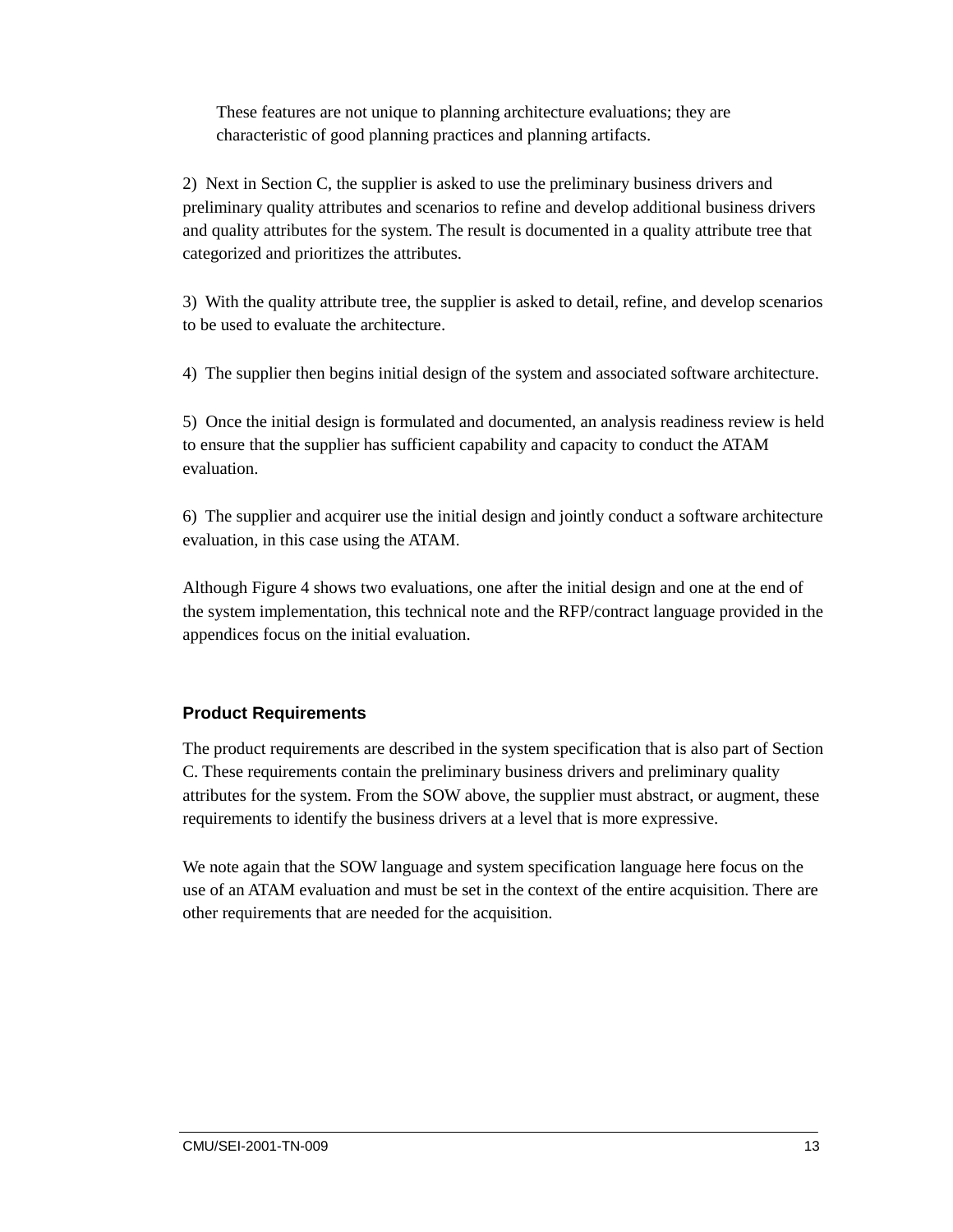## **5 Summary**

In this note, we have discussed how a software architecture evaluation, such as an ATAM evaluation, might be used to reduce risk in a system acquisition. We have given examples of RFP language that may be adapted for a particular acquisition. Future technical notes will include RFP language covering additional source selection documents, Sections M and L.

The SEI is collaborating with several acquisition organizations on the use of the ATAM to help them adopt and integrate the architecture evaluations into their own organizations. This includes identifying the appropriate language to include in an RFP to make an architecture evaluation an integral part of evaluating proposals as well as system developments.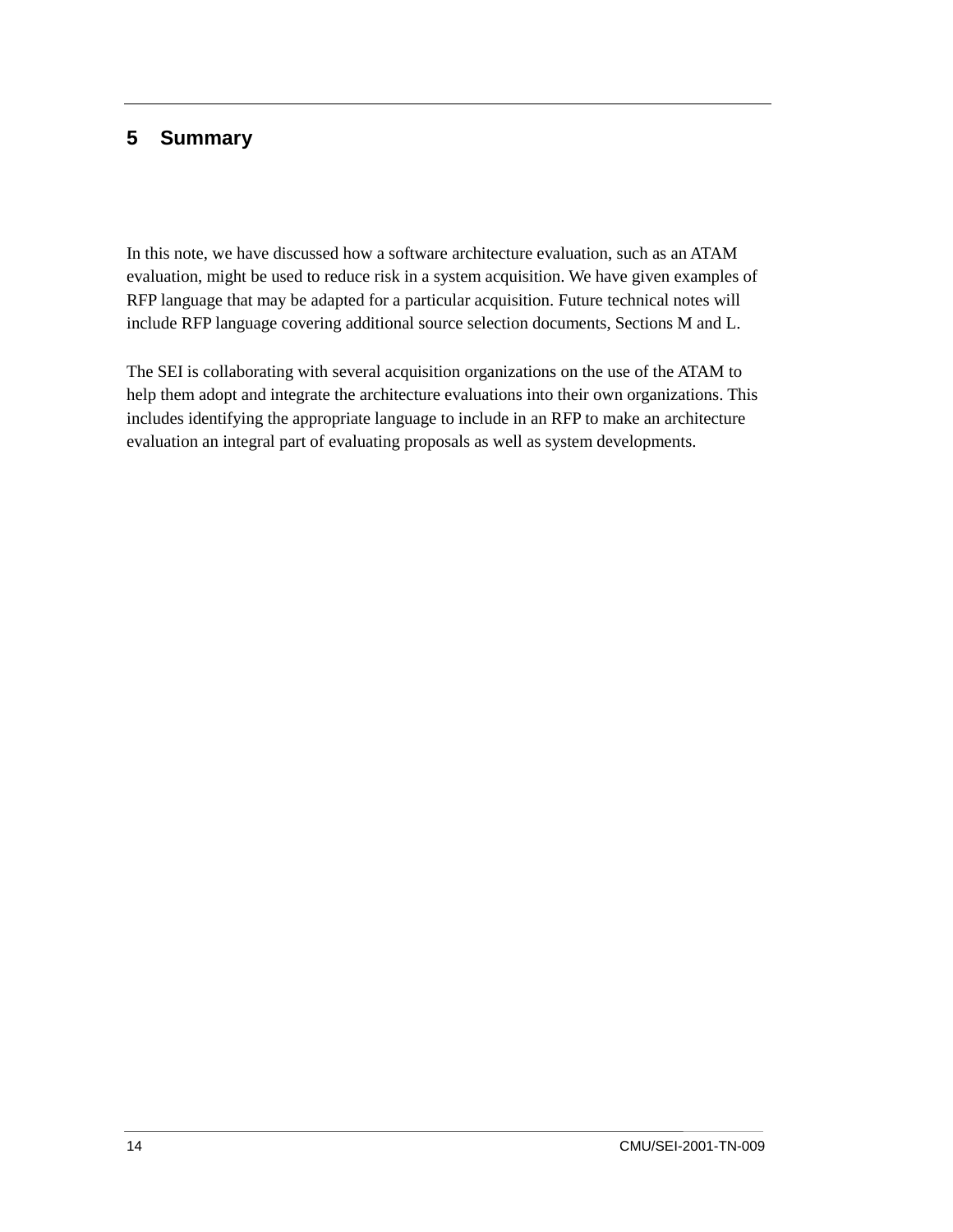## **References**

| [Bergey 99] | Bergey, J.; Fisher, M.; & Jones, L. The DoD Acquisition Environment and<br>Software Product Lines (CMU/SEI-99-TN-004). Pittsburgh, PA: Software<br>Engineering Institute, Carnegie Mellon University, May 1999. Available<br>WWW: <url: <br="" documents="" http:="" publications="" www.sei.cmu.edu="">99.reports/99tn004/99tn004abstract.html&gt;.</url:>                                           |  |  |  |
|-------------|-------------------------------------------------------------------------------------------------------------------------------------------------------------------------------------------------------------------------------------------------------------------------------------------------------------------------------------------------------------------------------------------------------|--|--|--|
| [Cooper 99] | Cooper, J.; et al. Software Acquisition Capability Maturity Model <sup>®</sup><br>$(SA\text{-}CMM^{\circledcirc})$ , Version 1.02 (CMU/SEI-99-TR-002, ADA362667). Pittsburgh,<br>PA: Software Engineering Institute, Carnegie Mellon University, April 1999.<br>Available WWW: <url: <br="" http:="" publications="" www.sei.cmu.edu="">documents/99.reports/99tr002/99tr002abstract.html&gt;.</url:> |  |  |  |
| [Fisher 98] | Fisher, M. Software Architecture Awareness and Training for Software<br>Practitioners. US Army CECOM Course (June 1998): Pittsburgh, PA.                                                                                                                                                                                                                                                              |  |  |  |
| [Kazman 00] | Kazman, R.; Klein, M. & Clements, P. ATAM <sup>SM</sup> : Method for Architecture<br>Evaluation (CMU/SEI-2000-TR-004, ADA377385). Pittsburgh, PA:<br>Software Engineering Institute, Carnegie Mellon University, August 2000.<br>Available WWW: <url: <br="" documents="" http:="" publications="" www.sei.cmu.edu="">00.reports/00tr004.html&gt;.</url:>                                             |  |  |  |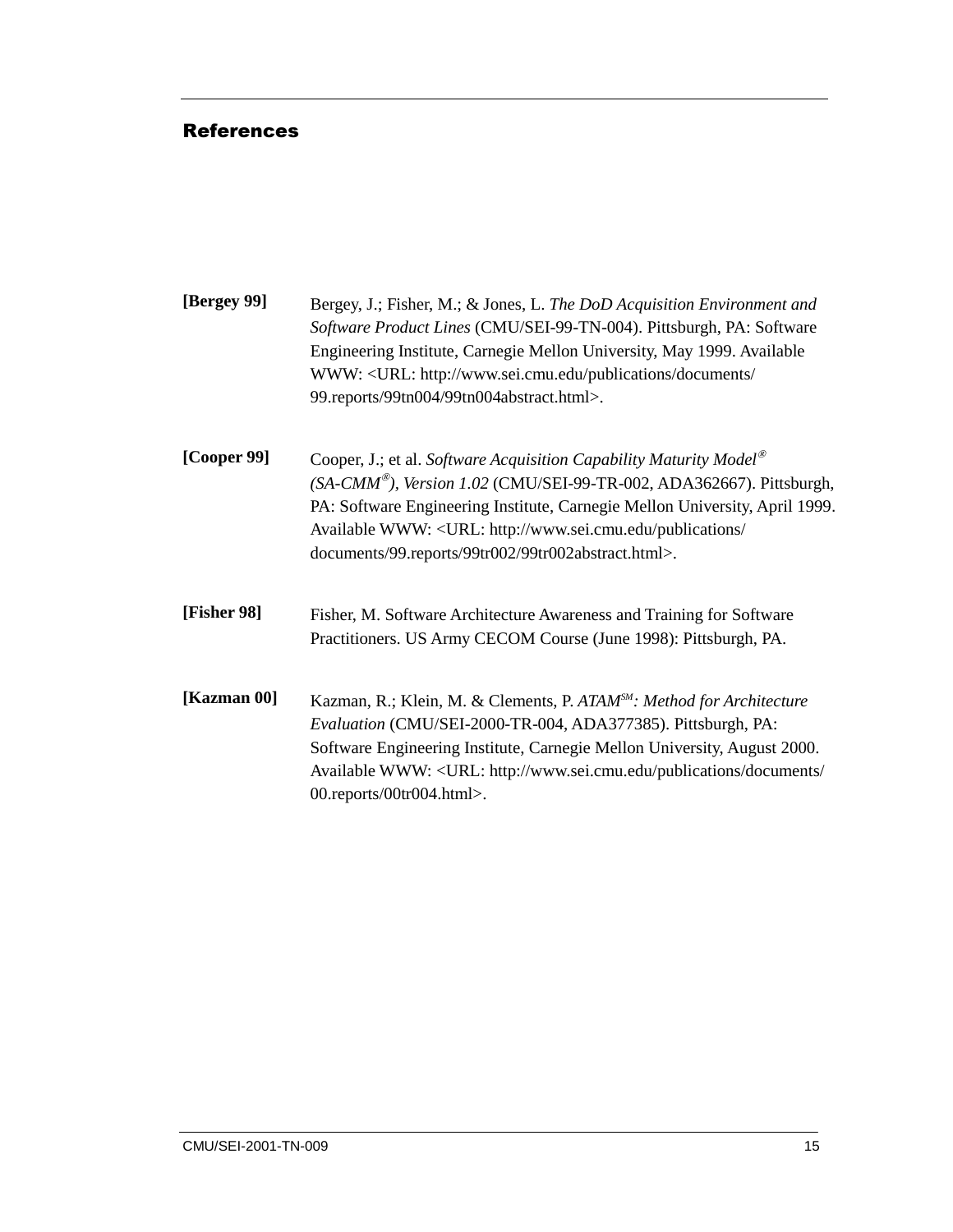## Appendix A Architecture Tradeoff Analysis Method Statement of Work (SOW)

#### **ATAM**

The supplier, in conjunction with the acquirer, shall plan and conduct the ATAM evaluation for the software architecture of the system being acquired. The supplier shall follow the principles and steps specified in the Technical Report: Kazman, R. *ATAM: Method for Architecture Evaluation* (CMU/SEI-2000-TR-004). Pittsburgh, PA: Software Engineering Institute, Carnegie Mellon University, 2000. See Attachment A of this SOW. The supplier shall analyze and use the Business Drivers provided in the system specification for the system being acquired. These Business Drivers and other desired quality attributes of the system are specified as part of the System Specification of this RFP/Contract.

#### **ATAM Planning**

The supplier shall develop a plan to conduct the ATAM evaluations for the system being developed. The plan shall document the

- overall approach used to conduct the ATAM evaluations
- specific tasks to be accomplished, including an analysis readiness review (ARR)
- locations and facilities at which the ATAM evaluations will be conducted
- schedule of all related tasks and events, including the analysis readiness review
- roles and responsibilities of stakeholders, including of the acquirer
- specific procedure descriptions for each task, detailing the inputs, steps, and expected outcomes

The supplier shall include all the ATAM steps in this planning activity. (See Attachment A to this SOW.)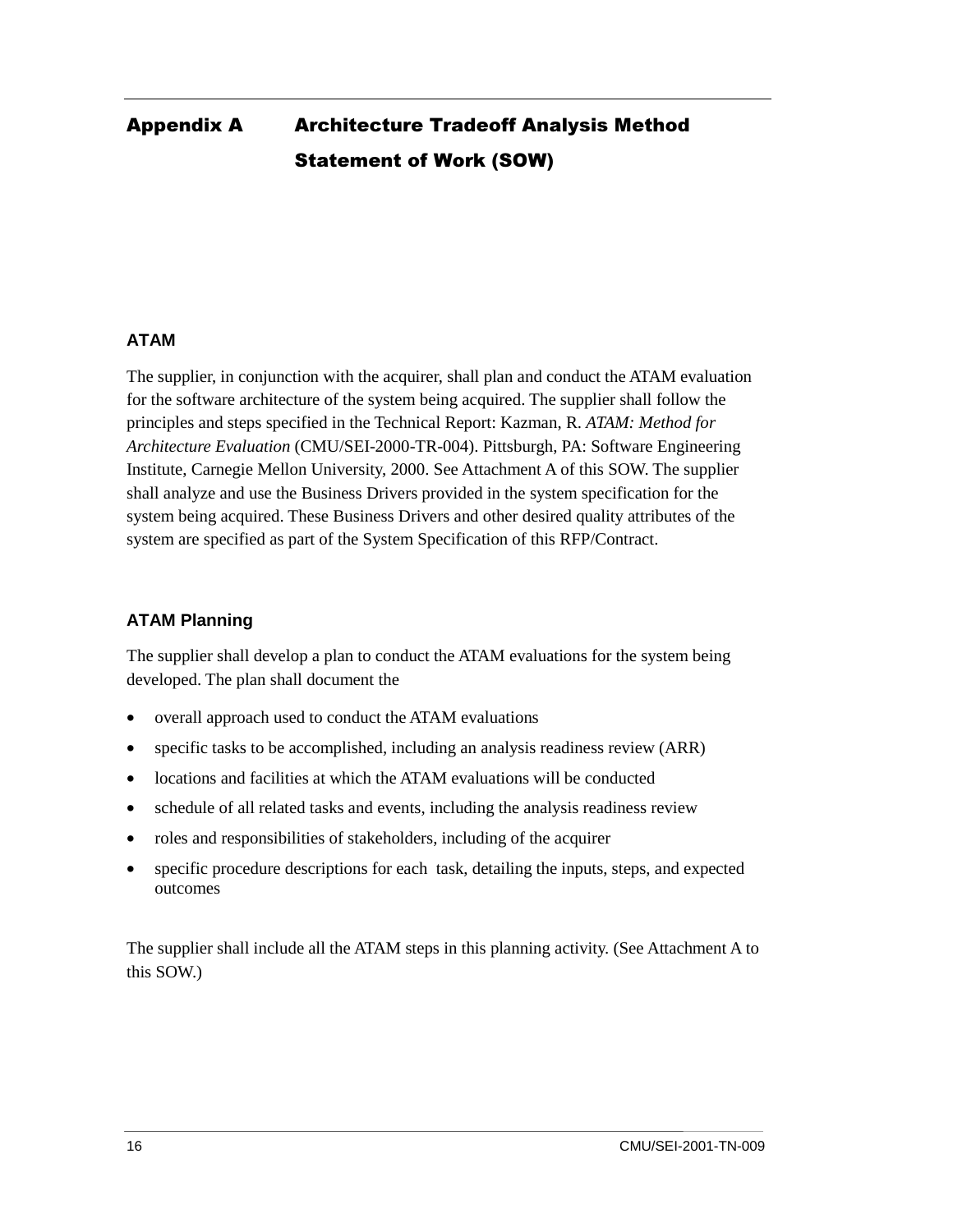## **Generation of Quality Attribute Utility Tree**

The supplier, in conjunction with the acquirer, and using the Business Drivers and other quality attributes specified in the system specification, shall identify, prioritize, and refine the system's important quality attributes. (These quality attributes constitute system "utility" [e.g., performance, reliability, security, modifiability] as defined in the system specification.) At the supplier's request, the acquirer will make available representative personnel (stakeholders) to assist the supplier in understanding requirements for generating the utility tree.

## **Scenario Development**

In conjunction with the acquirer, the supplier shall develop and document initial scenarios, to be used in architecture tradeoff analysis (hereafter referred to as analysis). Scenarios developed will be sufficiently defined and documented to be employed in the analysis. Scenarios will be developed to fully exercise the system and software architecture to determine the degree to which the specified system requirements, including quality attributes, are or will be satisfied.

Following the design of these scenarios, the supplier and the acquirer shall conduct a technical exchange meeting, assessing the scenarios to determine whether they are sufficient to be utilized in the ATAM process. Weaknesses or deficiencies in these scenarios found during this review will be entered into the supplier's corrective action system and resolved by the supplier prior to conducting the ATAM evaluation.

## **System/Software Architecture Development**

The supplier shall develop the software architecture in conjunction with the development of the system and system architecture. The software architecture will be designed to satisfy or support the Business Drivers, and system requirements, including all quality attributes, specified in the System Specification. This engineering effort may utilize prototyping methods or implementing selected components to enable tradeoffs and mitigate high-risk areas in order to ensure the software architecture design will satisfy system requirements. The supplier will conduct technical exchange meetings with the acquirer, as appropriate, during system and software architecture development to convey status of the development effort, identify risks, and mutually resolve issues.

During this development, the supplier will document the software architecture. The documentation must be sufficient to support the ATAM.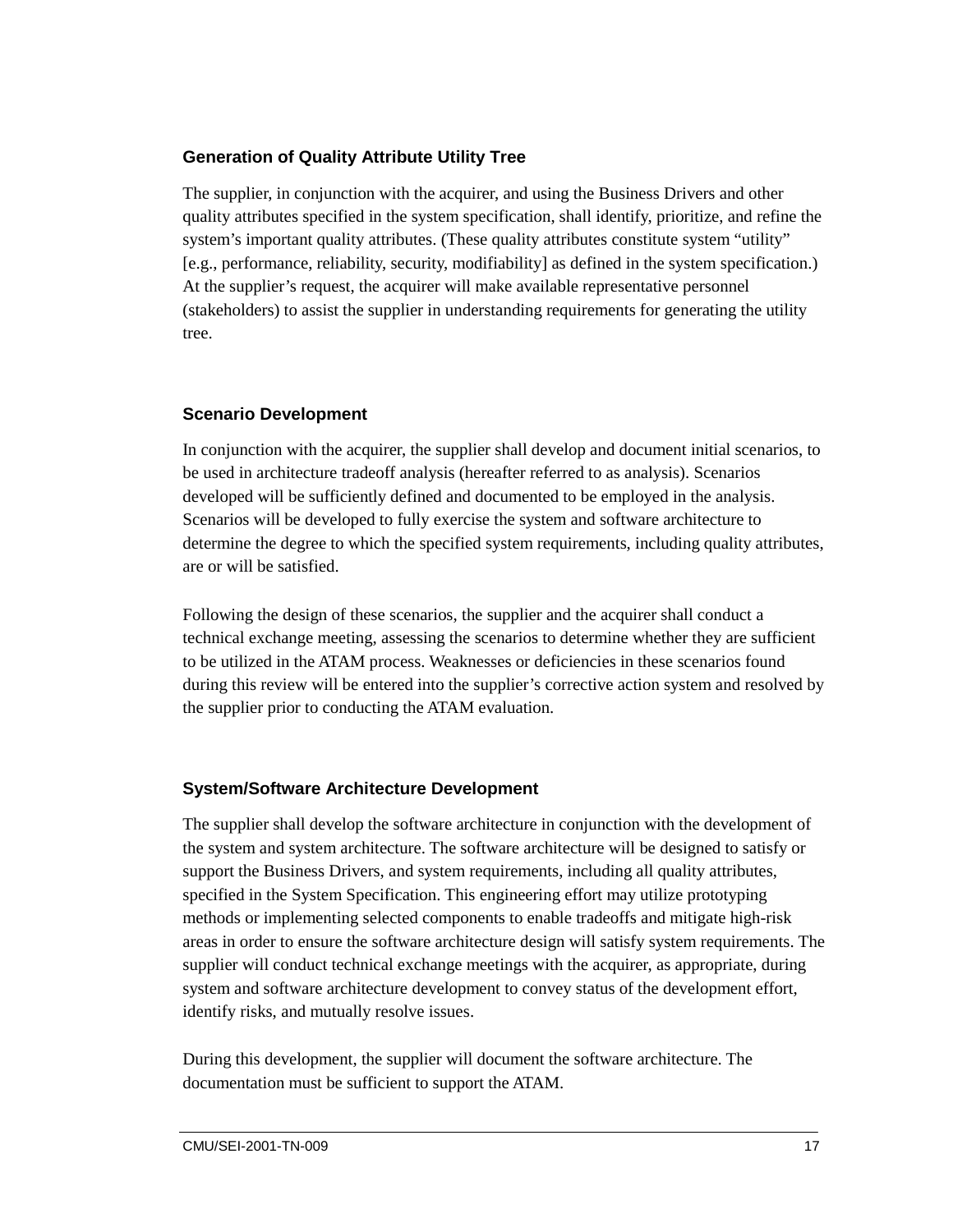The software architecture design will be completed and the ATAM evaluation conducted prior to the supplier proceeding with full system implementation. Completion of this architecture definition and evaluation effort will provide an initial design of the software architecture in which

- software components in each architecture have been identified and interfaces to those software components have been described
- architecture relationships among the software components have been described, such as data flow, process synchronization, usage, and resource sharing
- allocation of functionality to software components has been resolved and allocation documented
- key architecture conflicts among software components have been identified and resolved
- conflicts with satisfaction of quality attributes have been identified and resolved
- documentation of the architecture is sufficient for evaluation
- rationale for the design decisions present in the architecture has been described

#### **Analysis Readiness Review (ARR)**

As part of conducting the ATAM evaluation and following the completion of the software architecture design, the supplier shall plan and jointly conduct with the acquirer an analysis readiness review (ARR) to determine that the software architecture design is sufficiently complete and properly documented to enable the ATAM evaluation to be conducted and to identify any issues in the design. The ARR will include an assessment of the software architecture documentation and the supplier's plan for the evaluation. Weaknesses or deficiencies—in the architecture, its documentation, or the ATAM plan—found during this review will be entered into the supplier's corrective action system and resolved by the supplier prior to the ATAM evaluation.

#### **Conduct the ATAM Evaluation**

After resolving issues identified during the ARR, the supplier shall finalize the ATAM plan and jointly conduct the ATAM evaluation with the acquirer. The supplier shall follow the principles and steps specified in the Technical Report: Kazman, R. *ATAM: Method for Architecture Evaluation* (CMU/SEI-2000-TR-004). Pittsburgh, PA: Software Engineering Institute, Carnegie Mellon University, 2000. See Attachment A of this SOW. The analysis is intended to identify tradeoff points in software architecture (i.e., those elements that affect multiple quality attributes of the system and software). The analysis will be used to determine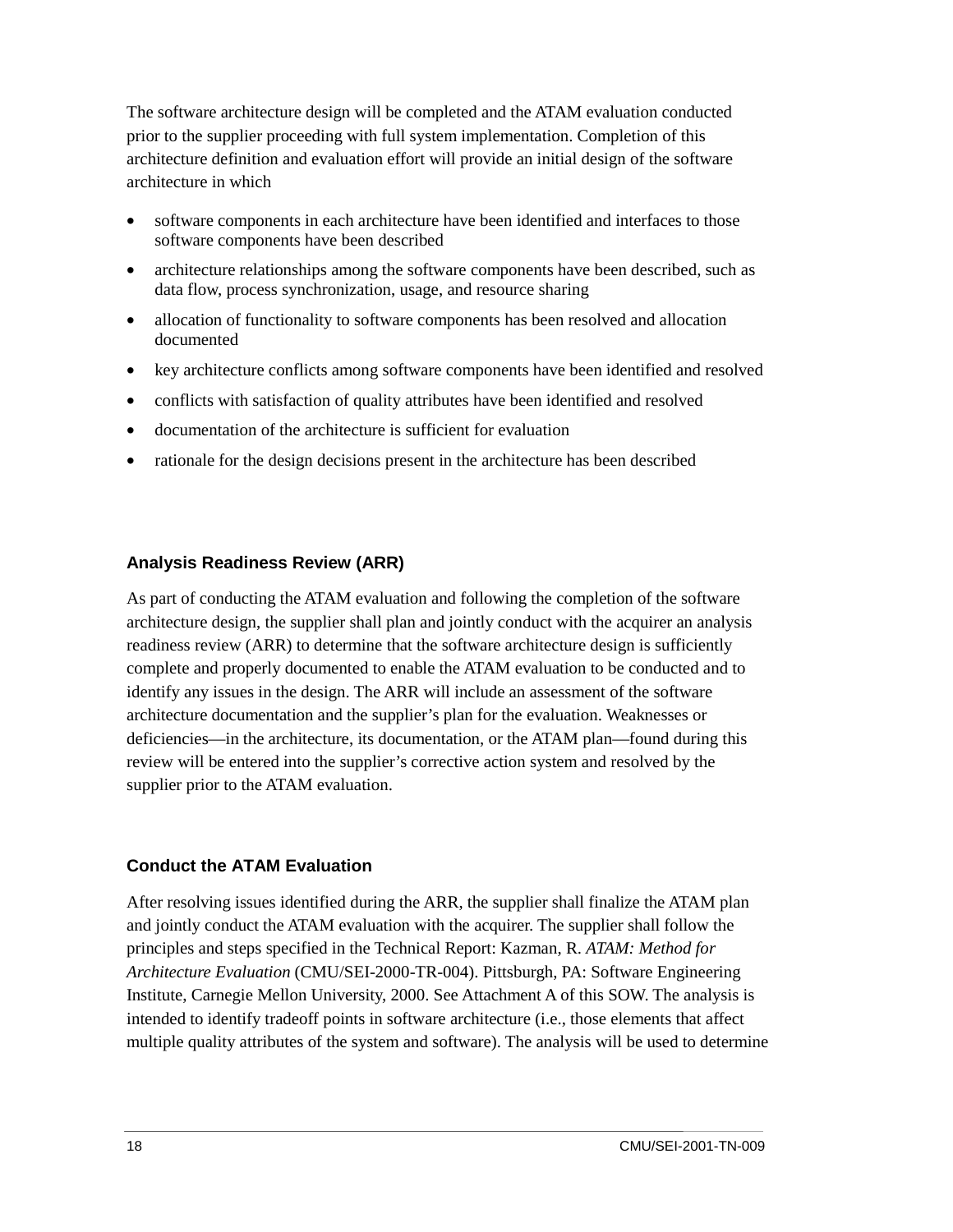the extent to which the software architecture satisfies or supports the contractual requirements and whether

- the models of the attributes need to be refined and more analyses conducted
- the architecture needs to be refined
- the models need to be changed to reflect these refinements
- the system requirements and contract requirements need to be changed

The analysis will use the supplier-generated use cases and scenarios developed as stated above. The supplier will be responsible for recording the results of the analysis (e.g., sensitivity points, tradeoff points, risks, and issues). Any risks or issues will be entered into the supplier's tracking/corrective-action system with plans for resolution or mitigation. All issues are to be resolved by the supplier prior to implementation of the system. Following the analysis and resolution of issues, and planning the mitigation of risks identified during the analysis, the supplier shall place the software architecture under configuration control, using the supplier's configuration management system.

Any changes or impacts to supplier work efforts resulting from this analysis will be entered into the supplier's effort-tracking system and formally communicated to the acquirer in accordance with standard contractual procedures and specific terms of the contract agreement.

#### **Incremental System Development**

Following the analysis and making of any changes to the system or software architecture requirements resulting from and recommended by the analysis, the supplier shall incrementally implement builds to the system according to the schedule of builds specified in the System Engineering Plan. Changes to the software architecture during system implementation shall be controlled using the supplier's configuration management system, including documented rationale for the changes.

#### **Documentation of Engineering Efforts**

The engineering efforts during the development of the software architecture, including all evaluations and analyses, will be documented and will include the rationale for both design decisions and changes to the baseline architecture. Documentation will be sufficient to support the architecture evaluation method and the tracking of changes to the baselined software architecture. Specific information about the architectures must include, but is not limited to, module structure, component interfaces, process structure, and data-flow structure. In each structure, the view-specific relationships among the entities must be documented. For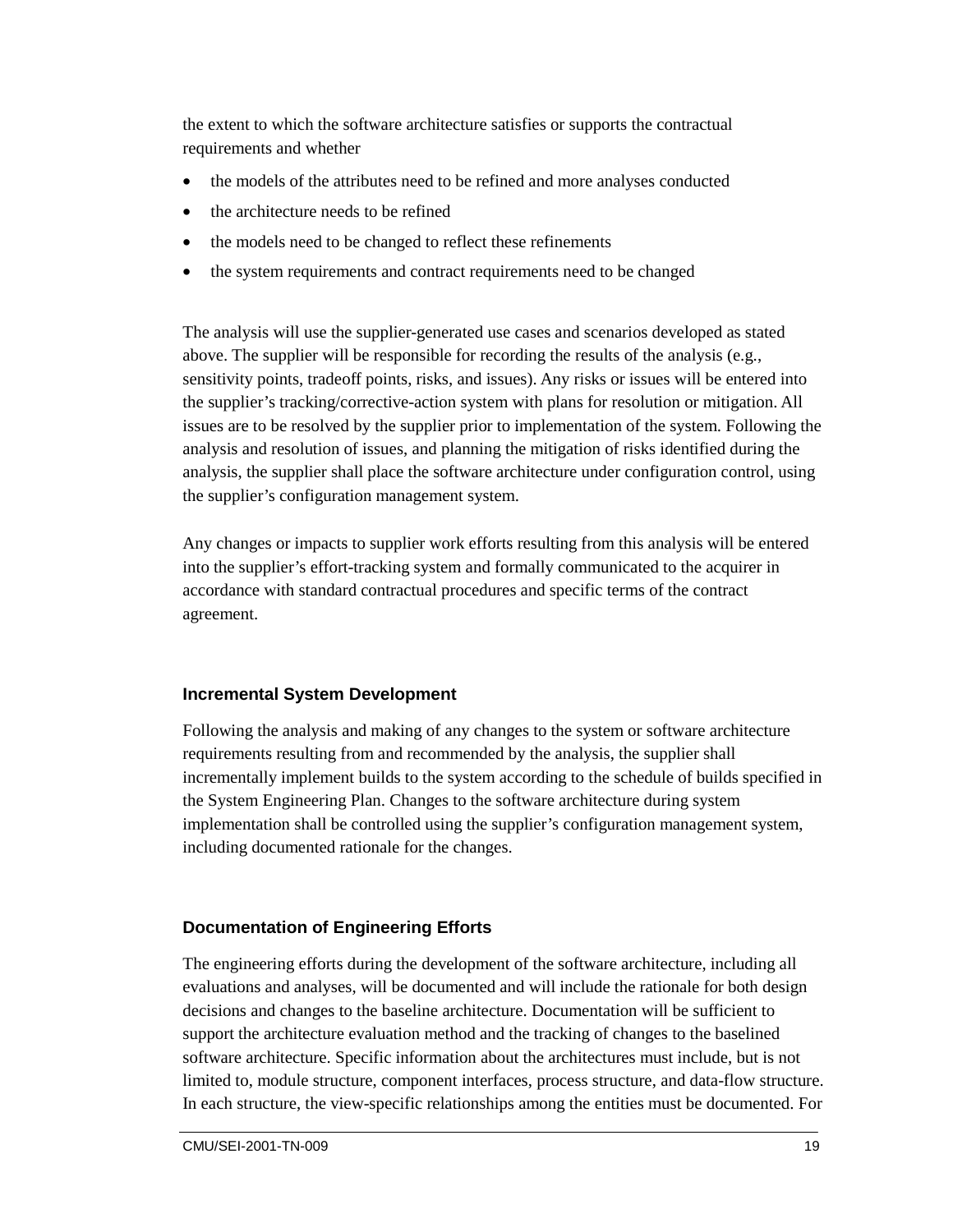the module structure, relationship information includes, but is not limited to, the unique information that is encapsulated in each module. For the process structure, the relationship information includes, but is not limited to, synchronization and concurrency relationships. For the data-flow structure, relationship information includes, but is not limited to, a highlevel description of the data that is produced, stored, consumed, or transformed.

## **Reviews and Technical Interchange Meetings**

The supplier shall address the progress of the software architecture development effort at normally scheduled acquisition reviews, and, as required, resolve software architecturerelated issues. In addition, the supplier shall conduct technical interchange meetings with the acquirer at specified times.

## **Adjustment to Contractual Requirements**

As a result of the design effort, or as the understanding of the system and the software architecture improves, adjustments to the contractual requirements may be made upon mutual agreement between the supplier and the acquirer. Adjustments to the contractual requirements will be made through established contractual means.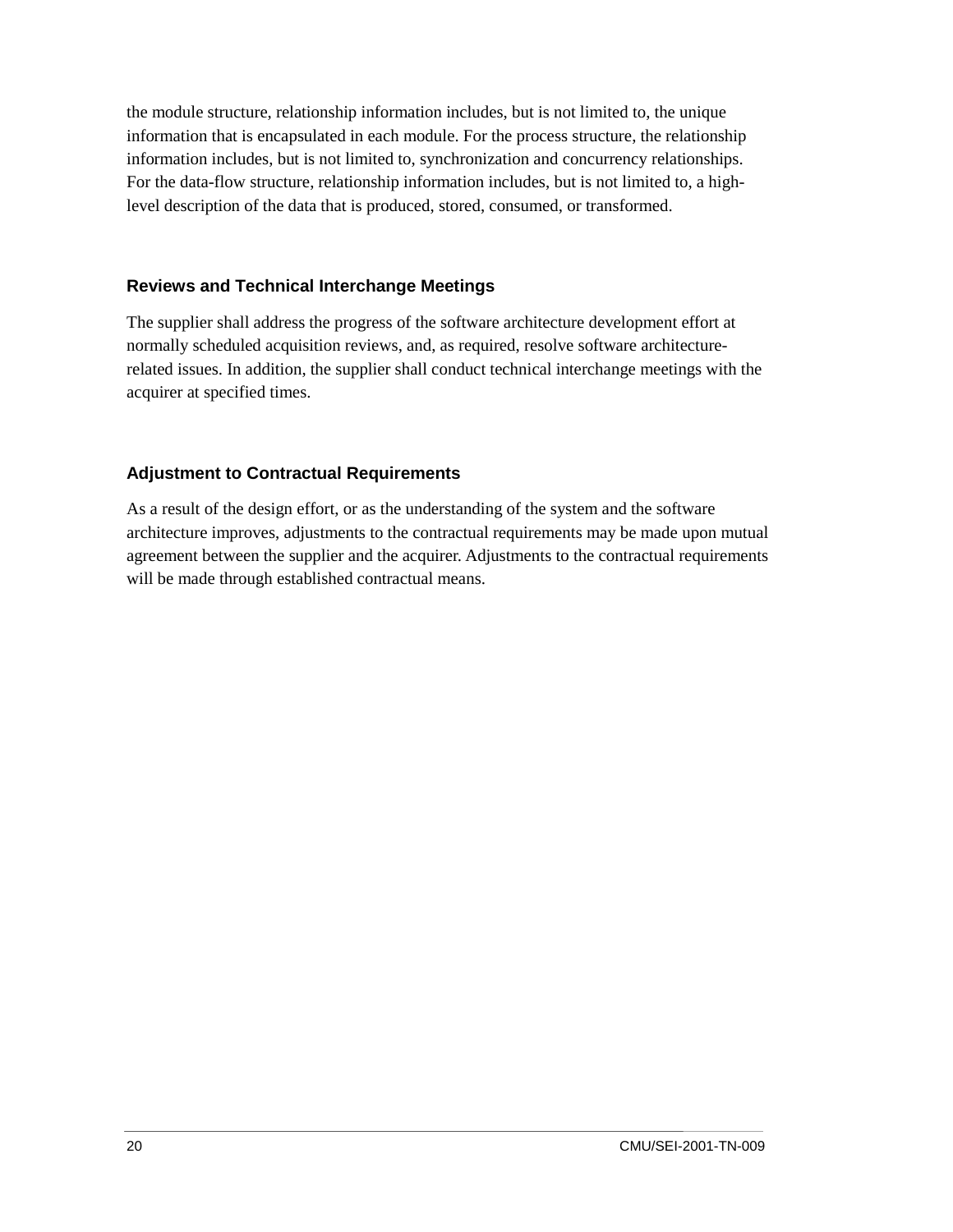#### **Appendix B Product Requirements**

## **Specification Section: Requirements**

Program scope: a new radar system acquisition that includes developing a production-quality software architecture. The following are Business Goals and initial Quality Attributes for the program:

#### **Business Goals**

The program expects significant enhancements to follow the first system delivery. Affordability of these enhancements is critical.

The program expects that the system can

- keep pace with changing requirements
- keep pace with changing computer platforms
- keep pace with commercial technology. Commercial components will be integrated in the software where appropriate to keep pace with commercially available technology.

The program expects that the system will resist intrusion into and operation of the system by non-authorized sources while still providing its services to legitimate users.

The program expects the system will ensure operation under maximum load conditions (i.e., tracking specified number of targets simultaneously).

#### **Quality Attributes**

The following quality attributes for the system are derived from the Business Drivers for the program.

Run-Time Requirements: The software architecture will ensure achievement of system functions and the quality requirements of modifiability, reliability, and security, as described in this specification. See glossary of this document for definitions of these quality attributes as used in this acquisition.

Non-Run-Time Requirements: The software will be compliant with DII COE.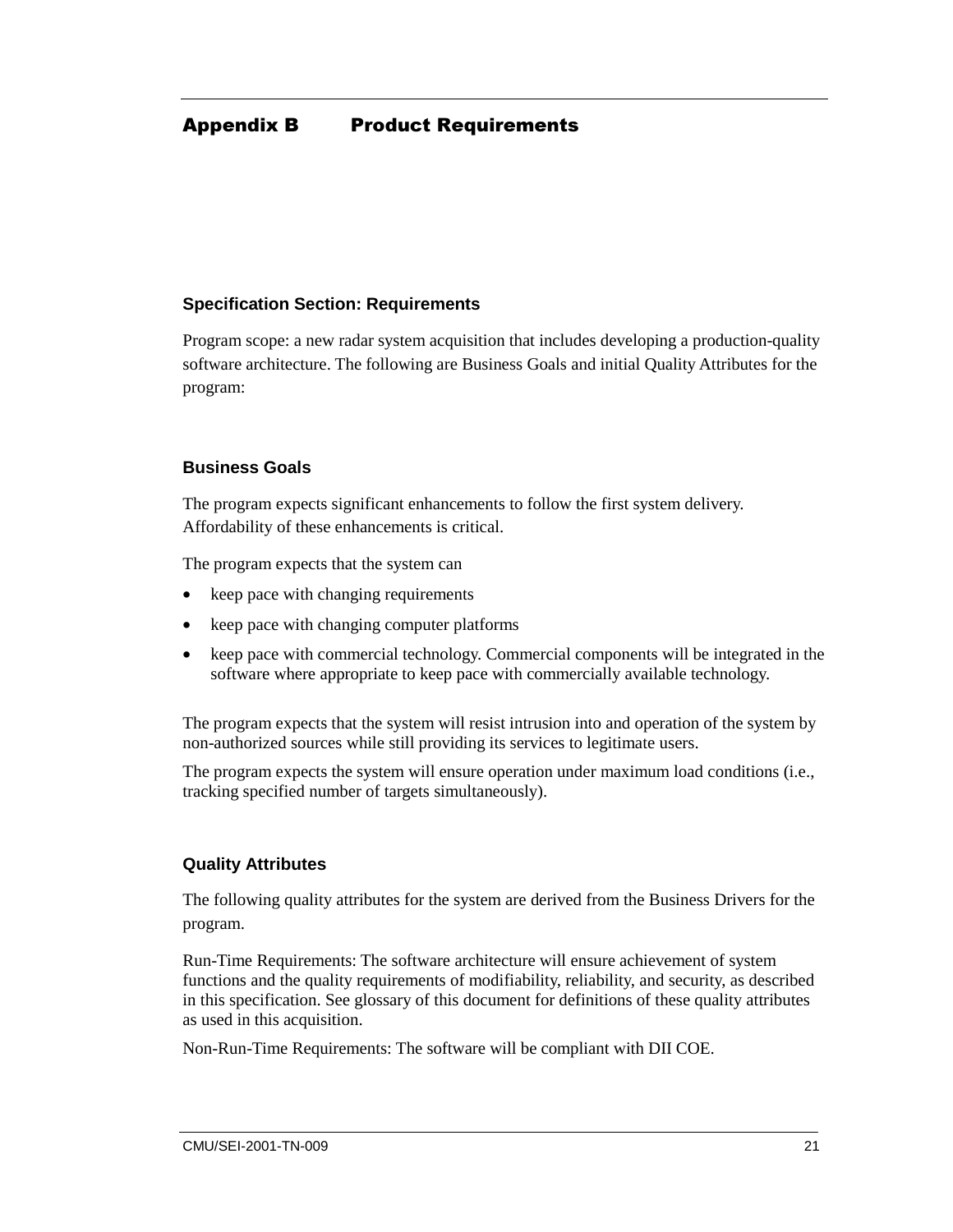## **Potential Evaluation Scenarios**

The software architecture will also ensure achievement of the system quality attributes shown in the following potential evaluation scenarios:

| <b>Quality Attribute</b> | <b>Potential Evaluation Scenarios</b>                                                                                                                     |  |  |
|--------------------------|-----------------------------------------------------------------------------------------------------------------------------------------------------------|--|--|
| Modifiability            | The system is expected to have changes in the<br>following areas:                                                                                         |  |  |
|                          | output data formats                                                                                                                                       |  |  |
|                          | radar signal inputs                                                                                                                                       |  |  |
|                          | radar search control signals                                                                                                                              |  |  |
|                          | incorporation of COTS for DBMS<br>functionality                                                                                                           |  |  |
| Reliability              | Target information will be simulated to overload the<br>system with 50 targets simultaneously.                                                            |  |  |
| Security                 | Attempts to compromise the system will be made by<br>an unauthorized operator and through the<br>communication system connected to an external<br>client. |  |  |

## **Specification Section: Qualification**

Analysis of the system quality attributes will use the ATAM described in the Technical Report: Kazman, R. *ATAM: Method for Architecture Evaluation* (CMU/SEI-2000-TR-004). Pittsburgh, PA: Software Engineering Institute, Carnegie Mellon University, 2000, using the change scenarios described herein.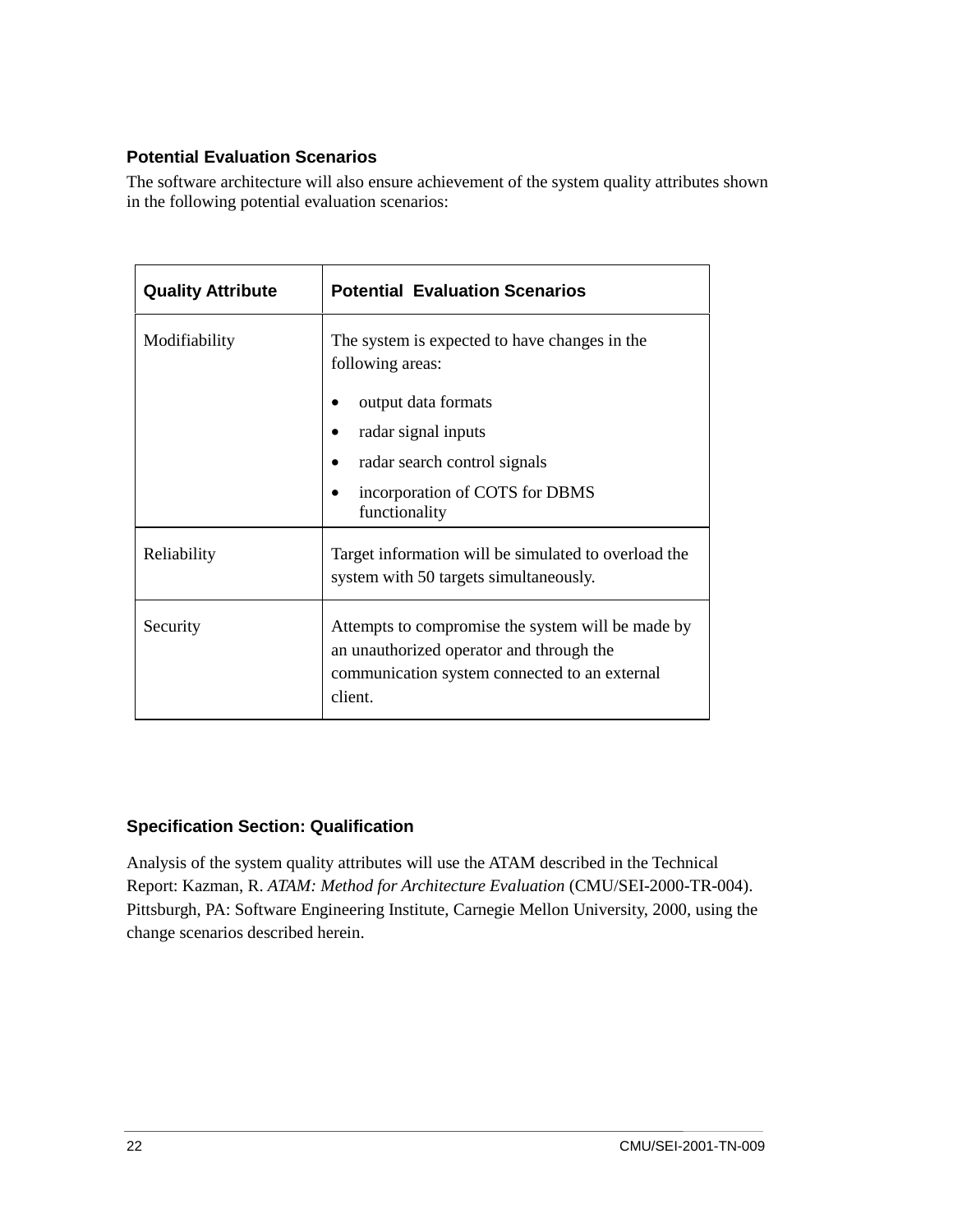## Glossary

| <b>Functionality</b>                   | The ability of the system to do the work for which it was intended.                                                                                                                      |  |  |  |
|----------------------------------------|------------------------------------------------------------------------------------------------------------------------------------------------------------------------------------------|--|--|--|
| <b>Modifiability</b>                   | The extent to which the system can be changed quickly and cost-<br>effectively.                                                                                                          |  |  |  |
| <b>Performance</b>                     | The responsiveness of the system $-$ the time required to respond to<br>stimuli (events), or the number of events processed in some interval of<br>time.                                 |  |  |  |
| <b>Reliability</b>                     | A measure of the proportion of time the system is up and running.                                                                                                                        |  |  |  |
| <b>Scenario</b>                        | A brief description of a stakeholder's interaction with a system; how a<br>system behaves or interacts with the stakeholders to accomplish desired<br>objectives or stated requirements. |  |  |  |
| <b>Security</b>                        | A measure of the system's ability to resist unauthorized attempts at<br>usage and denial of service, while still providing its services to<br>legitimate users.                          |  |  |  |
| <b>Software</b><br><b>Architecture</b> | System and the structure or structures of the system, which comprise<br>software components, the externally visible properties of those<br>components, and the relationships among them. |  |  |  |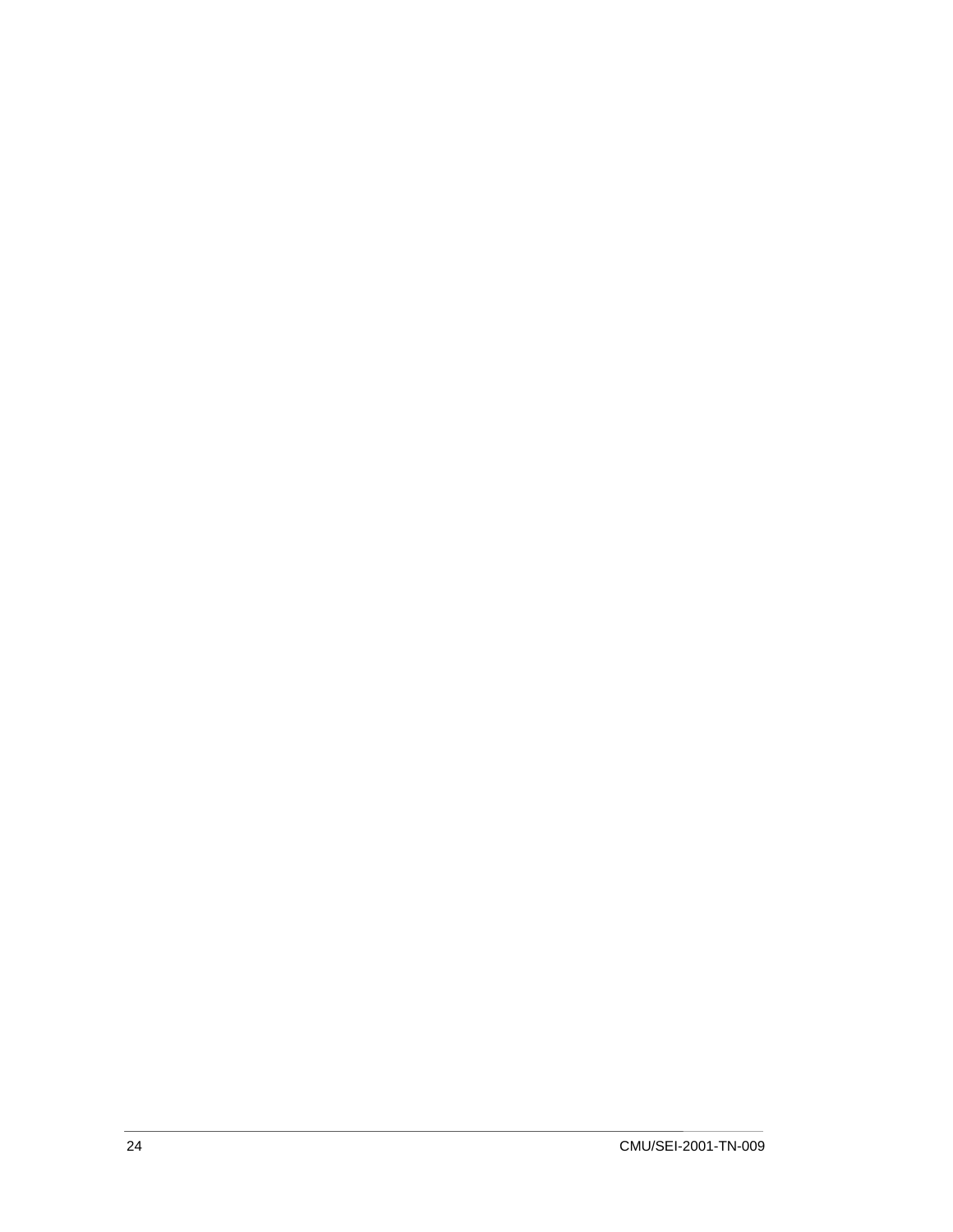## **Feedback and Contact**

Comments or suggestions about this document or the series of technical notes on architecture evaluation in the Department of Defense are welcome. We want this series to be responsive to the needs of DoD and government personnel. To that end, comments concerning this technical note, inclusion of other topics, or any other issues or concerns will be of great value in continuing this series. Comments or suggestions should be sent to

> Linda Northrop, Director Product Line Systems Program lmn@sei.cmu.edu

> Software Engineering Institute Carnegie Mellon University Pittsburgh, PA 15213